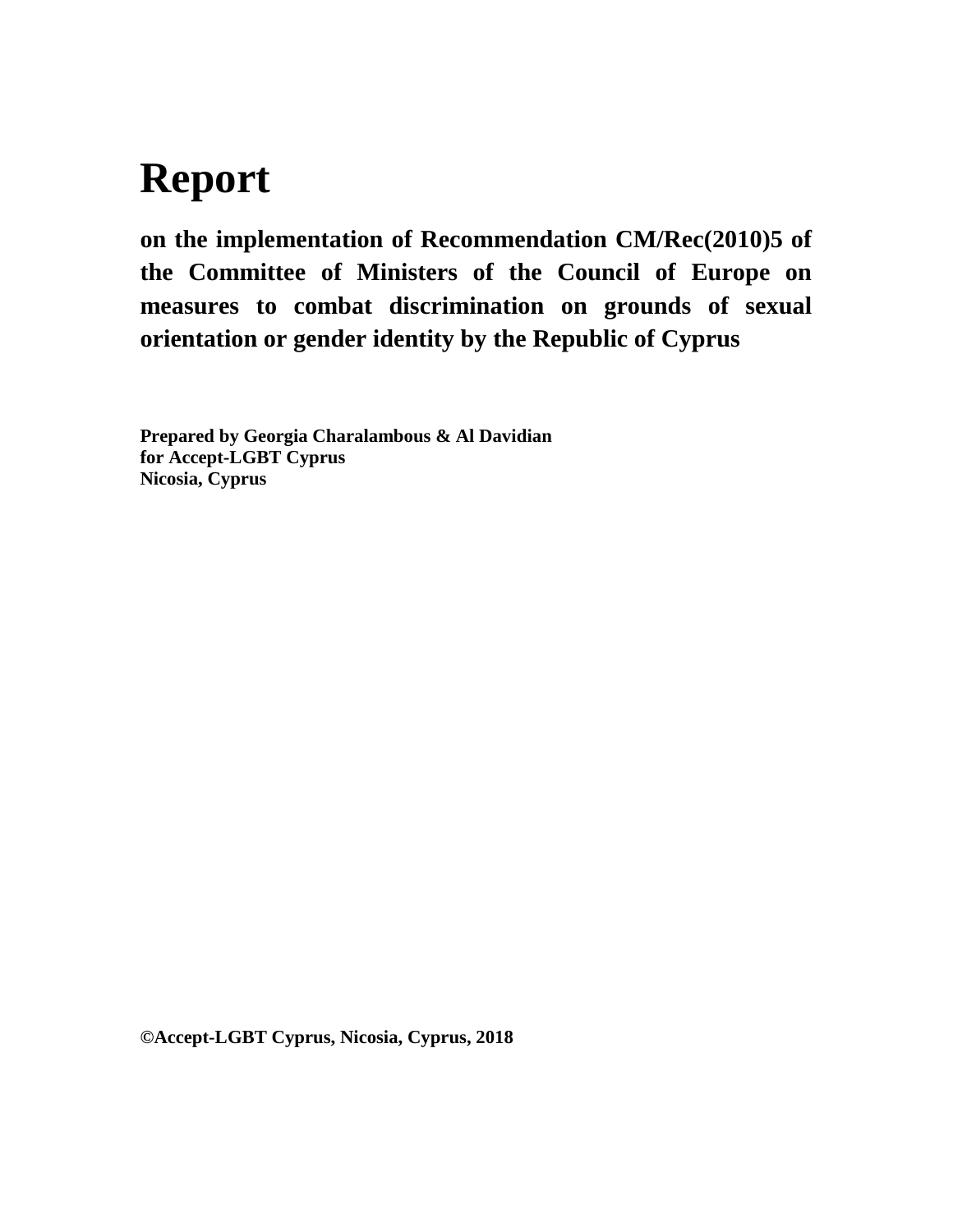# **Table of Contents**

| $\mathbf{I}$ . |  |
|----------------|--|
|                |  |
|                |  |
|                |  |
|                |  |
|                |  |
|                |  |
|                |  |
|                |  |
|                |  |
|                |  |
|                |  |
|                |  |
|                |  |
|                |  |
|                |  |
|                |  |
|                |  |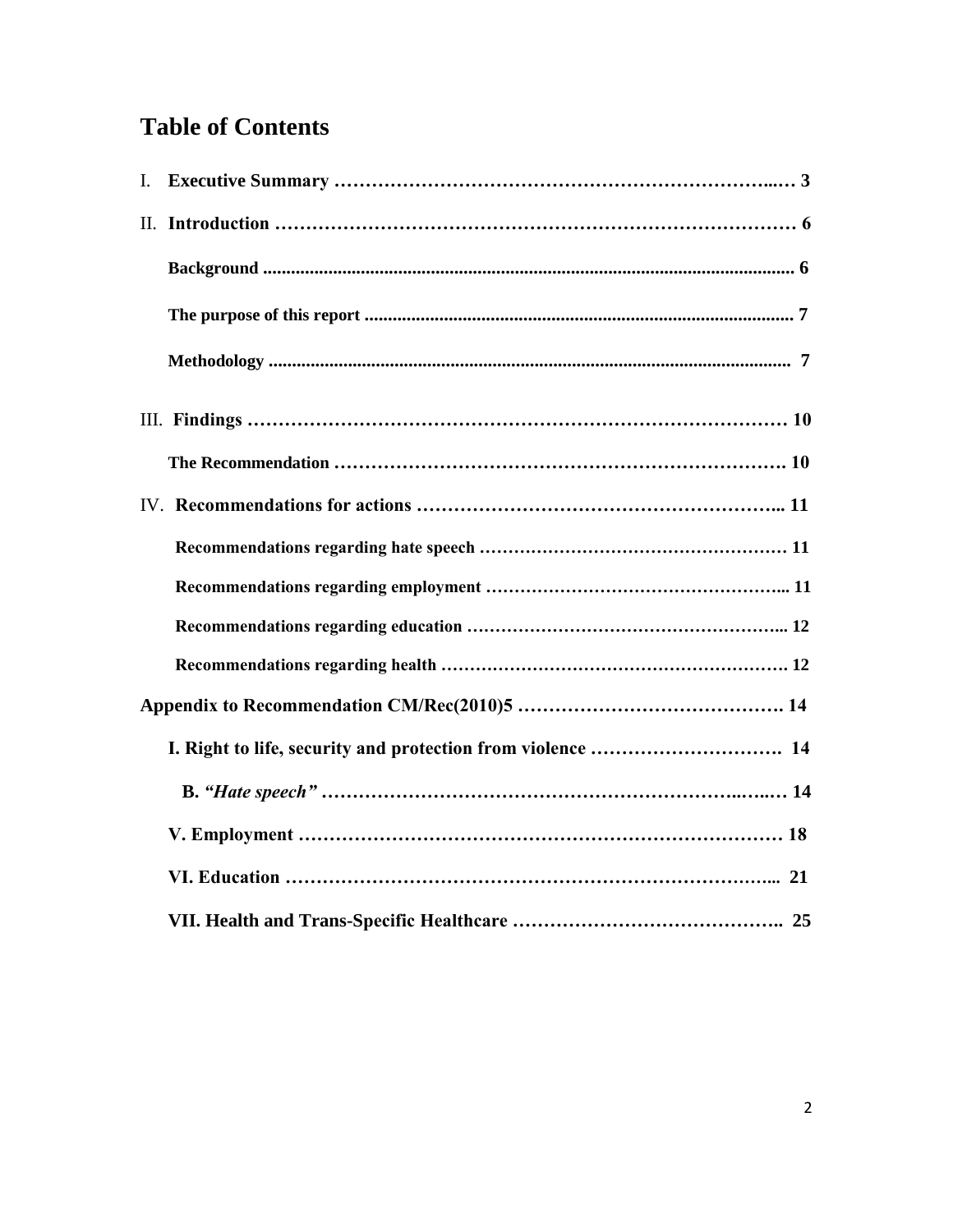# I. **Executive Summary**

The Recommendation of the Committee of Ministers of the Council of Europe was a historic step and one of the greatest achievements in supporting the rights of the LGBT population in the member states of the Council of Europe. As one of the 47 members of the Council of Europe, Cyprus has agreed to, and was expected to, take this Recommendation into account.

In 2012, Cyprus participated in the project "Monitoring implementation of the Council of Europe Recommendation to member states on measures to combat discrimination on grounds of sexual orientation or gender identity". The evidence presented in the 2012 Report indicates that state authorities in Cyprus did not have in place effective measures to combat discrimination on grounds of sexual orientation or gender identity and expression.

The present research continues to identify a significant gap in the implementation of the Recommendation by the Republic of Cyprus, despite some progress made towards this objective. Where Cyprus has implemented legislation or measures to prohibit discrimination on grounds of sexual orientation, such legislation or measures often fail to include gender identity and expression. Trans issues remain mostly outside discourse or protocol and receive minimum mention in legislation or action.

In May 2015, the Penal Code was amended by Law 87 (I) 2015, which punishes public incitement to violence or hatred against a group of individuals or a member of such a group based on their sexual orientation or gender identity and expression. However, to date, state bodies have not collected data relating to discrimination and/or human rights violations on grounds of gender identity and expression or sexual orientation, and the data collected does not reflect the actual extent of the problem. The above is also confirmed by a report of the former head of the Anti-Discrimination Body, Aristos Tsiartas.

*Unfortunately, in our country, while the homophobic and transphobic hate statement has already been criminalized, the homophobic and transphobic offence itself is not recognized*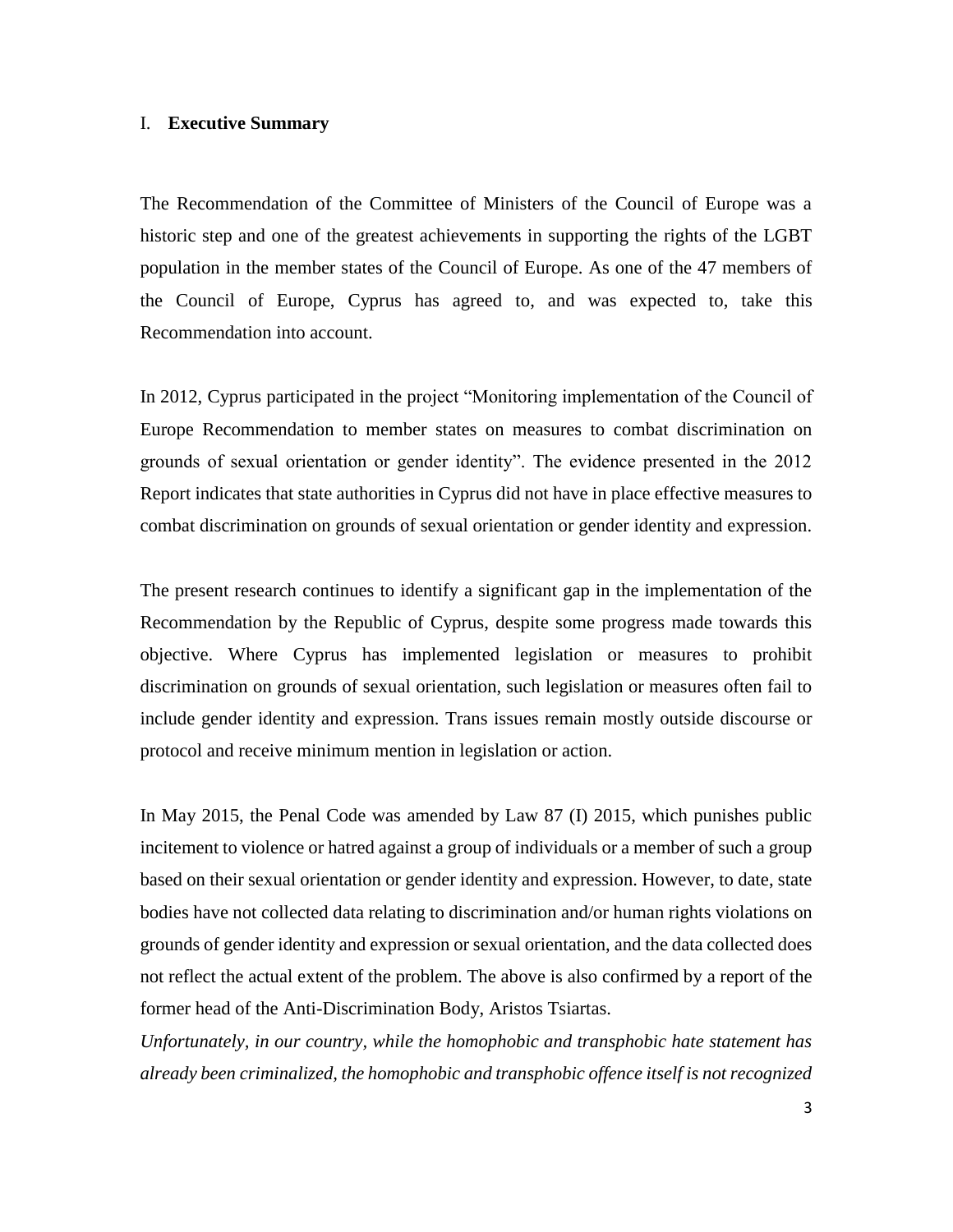*as such. This has the effect of neglecting and concealing offences against LGBTI individuals who are reluctant to appeal to the authorities, fearing both ridicule and depreciation as well as further victimization.<sup>1</sup>*

An ad-hoc procedure, not codified into law, exists for trans individuals to change their gender markers on official identity documents (with the exception of their birth certificate), but this is still contingent on applicants first undergoing medical transition and irreversible surgical procedures, including sterilization. In all cases, the original gender marker remains unchanged on birth certificates. There is no legal framework to secure a requirement for gender reassignment recognition in non-state documents, such as school certificates. This creates constant stress for trans people as, in availing themselves of any public service or in visiting any public office, they may be found in the data system with their original gender marker.

With regards to healthcare, discrimination and derogatory treatment of trans persons is frequently reported, including refusal of treatment, moralizing criticism of their 'condition' and failure to address their cases with sufficient gravity. Furthermore, the specific health needs of trans people continue to be disregarded on the whole, given the absence of formal guidelines regarding trans-specific healthcare and guidelines relating more broadly to trans people seeking access to medical transition-related procedures.

The Equal Employment Law of 2004 prohibits discrimination arising from sexual orientation in employment, but it does not make any reference to gender identity and expression. Thus, in the workplace, trans people do not enjoy any specific legal protection, despite empirical evidence indicating that gender identity and expression-based discrimination is a reality in various aspects of employment.

 $\overline{\phantom{a}}$ 

<sup>&</sup>lt;sup>1</sup> Tsiartas, A. (April 2016), *Position of the Anti-Discrimination Body on the Legislation on Hate Crimes Against LGBTI people*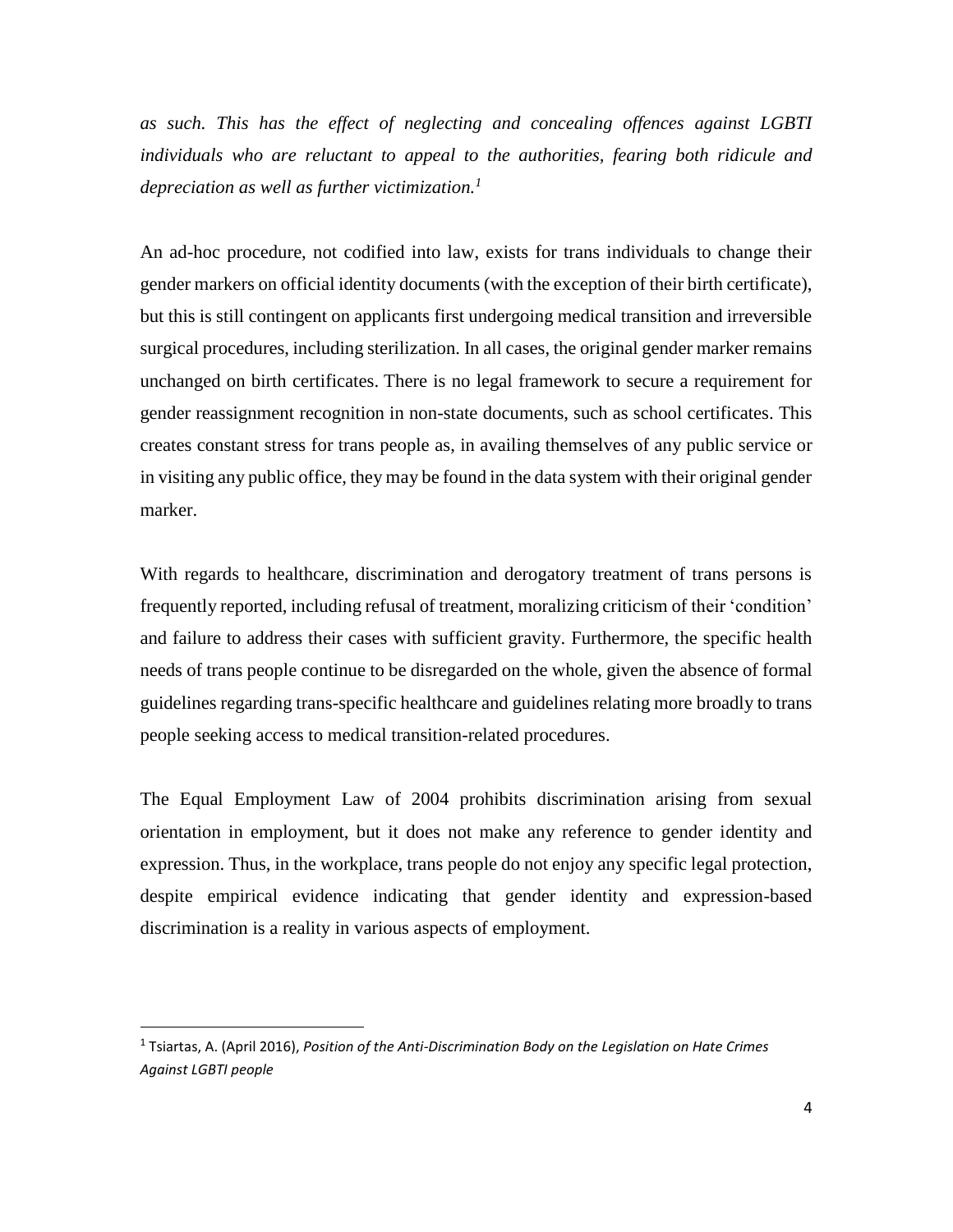In the education sector, some progress has been made with the adoption of the "*Anti-Discrimination Code of Conduct and Guide for Handling and Recording Discriminatory Incidents"*. The Code comprises a fairly useful toolkit with information regarding the manner of handling, recording, reporting and responding to discriminatory incidents. The reference to transphobia, and an explanation of the term within the framework of prejudice, is very significant. However, there is a distinct lack of implementation across the education sector. There is also an absence of any formal guidelines and training regarding how to handle incidents of transphobic bullying within schools.

In conclusion, the Cypriot authorities do not appear to have implemented CM/Rec(2010)5, despite the small progressions made in relation to the 2012 Report, particularly when it comes to trans issues. From the time of its adoption up to the completion of this report (June 2018), there has been little-to-no action aimed at implementing the Recommendation, although increments of progress were noted in certain areas, such as in the case of the Hate Speech Law and in education.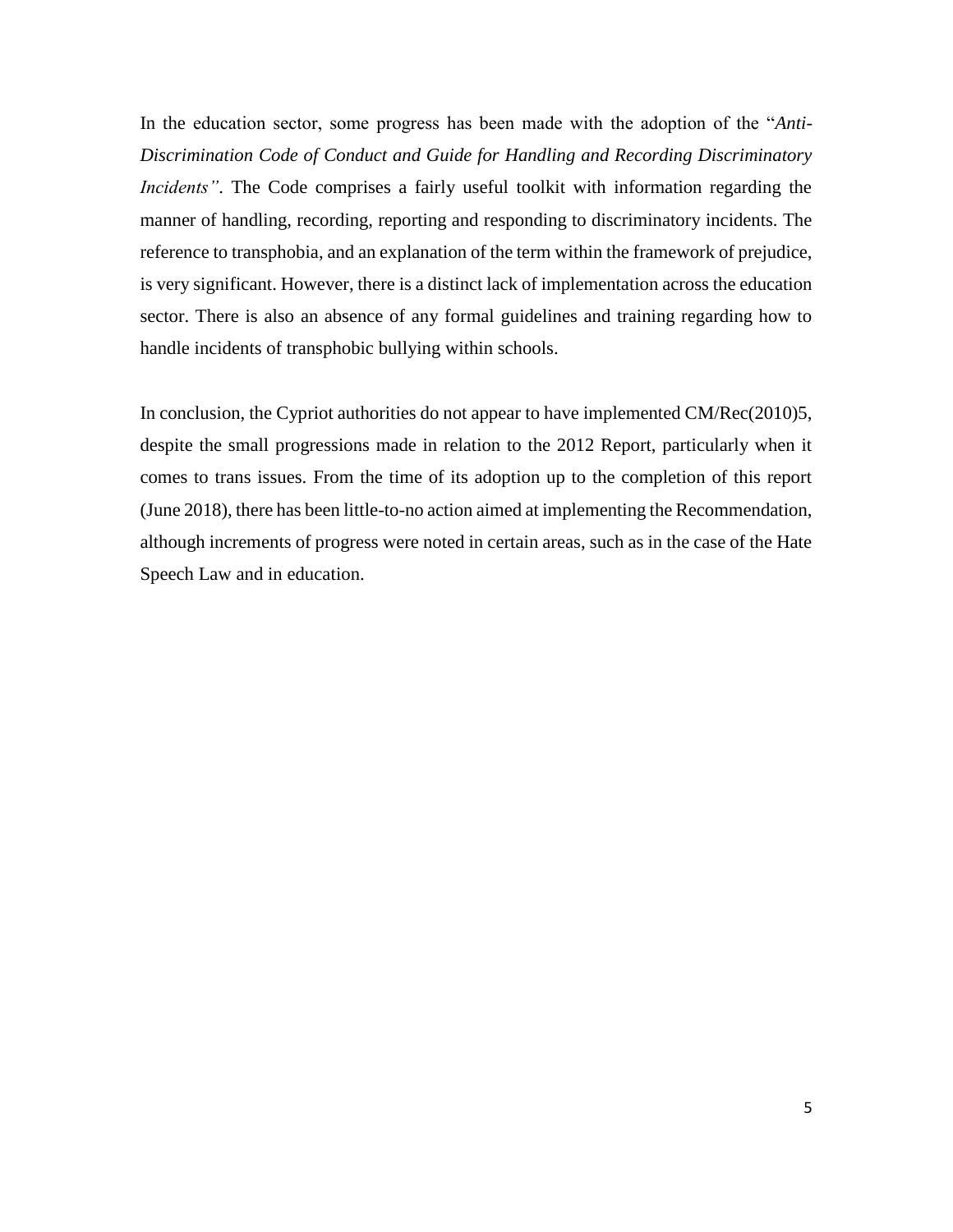# II. **Introduction**

# **Background**

 $\overline{\phantom{a}}$ 

On 31 March 2010, the Committee of Ministers of the Council of Europe adopted its Recommendation to member states "on measures to combat discrimination on grounds of sexual orientation or gender identity". It was an historic moment. As the Council of Europe Secretary-General, Thorburn Jagland stated, the Recommendation is the world's first international legal instrument dealing specifically with discrimination on these grounds, which he described as "one of the most long-lasting and difficult forms of discrimination to combat". 2

In broad terms, the Recommendation entails three key elements:

- It emphasizes the key principle, that human rights are universal and apply to all individuals, therefore including LGBT persons;
- It acknowledges the reality of centuries-old and ongoing discrimination experienced by LGBT persons on account of their sexual orientation or gender identity and expression;
- It recognizes that specific action is required to ensure the full enjoyment of human rights by LGBT persons and sets out the measures required of member state governments.

The Recommendation was agreed upon unanimously by the 47 Council of Europe member states. Although, as a Recommendation rather than a Convention, it is not legally binding, it is based firmly upon the existing legally binding international and European human rights obligations of the member states, which therefore implies their duty to implement its main elements. It is also a significant sign of pan-European consensus and a gesture of political

<sup>&</sup>lt;sup>2</sup> "Council of Europe to advance human rights for lesbian, gay, bisexual and trans persons" https://wcd.coe.int/ViewDoc.jsp?id=1607163&Site=DC&BackColorInternet=F5CA75&BackColorIntranet =F5CA75&BackColorLogged=A9BACE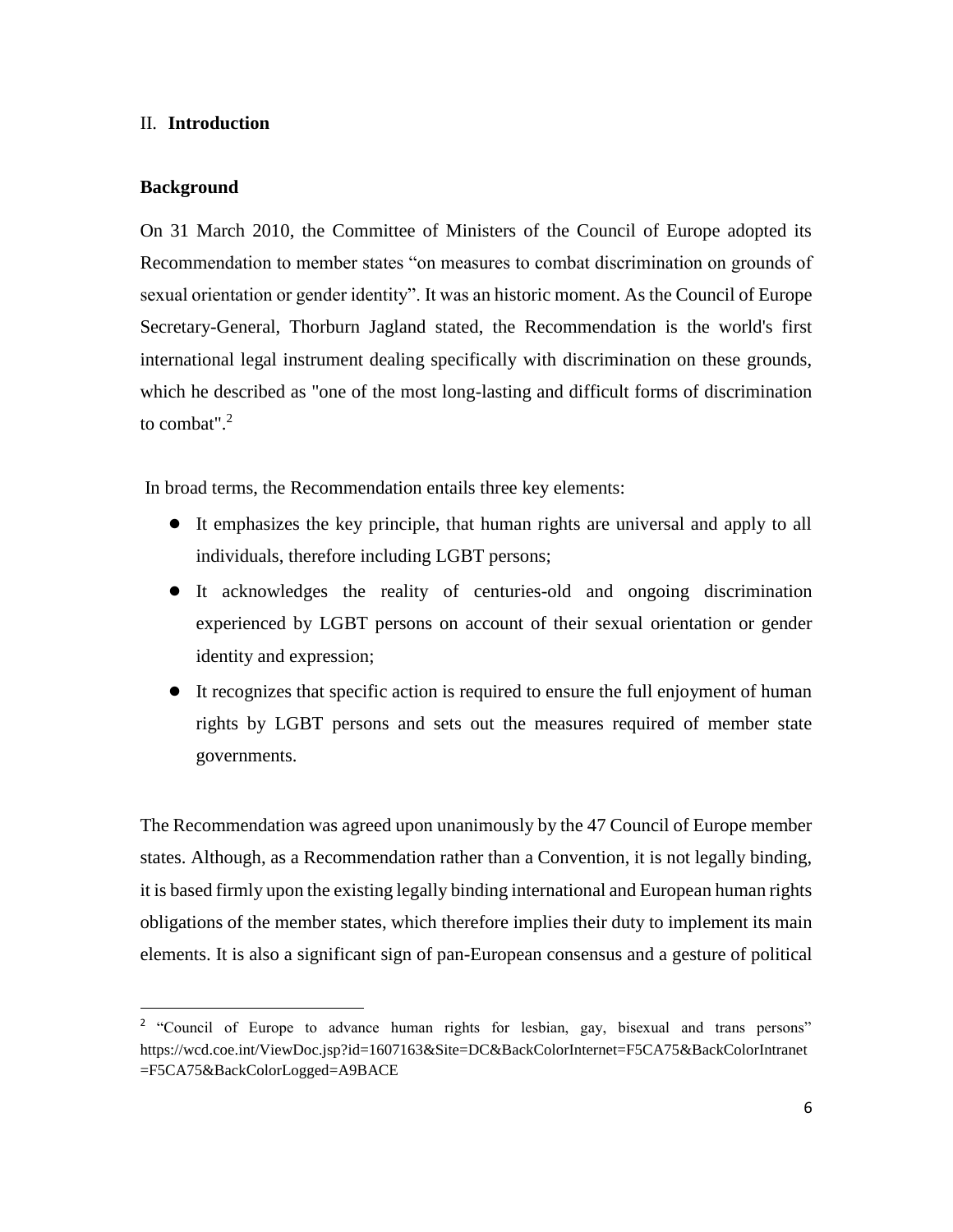will to act proactively towards the improvement of the legal protection of LGBT individuals in the member states of the organization.

The Recommendation has three parts: first, a preamble, which sets out the background to its adoption, and the key principles guiding it; second, the operative section of the Recommendation, which is very brief, listing broad measures to be taken; and third, an Appendix which sets out specific measures to ensure enjoyment of rights and the combatting of human rights violations across a wide range of areas, including hate crimes, hate speech, freedom of association, expression and assembly, right to respect for private and family life, employment, education, health and housing, sports, the right to seek asylum, and discrimination on multiple grounds. It also includes a section on the role of national human rights structures.

The Recommendation is supported by an Explanatory Memorandum, which documents the international human rights instruments and legal precedents on which the individual measures in the Recommendation and the Appendix are based.

In 2012, Cyprus participated in the project "Monitoring implementation of the Council of Europe Recommendation to member states on measures to combat discrimination on grounds of sexual orientation or gender identity", supported by ILGA-Europe's Human Rights Violations Documentation Fund, within the framework of the project "Implementing the Council of Europe's Recommendation on LGBT rights". The evidence presented in the 2012 Report indicates that state authorities in Cyprus did not have in place effective measures to combat discrimination on grounds of sexual orientation or gender identity and expression. In particular, the 2012 report identified a large gap in terms of issues impacting trans people. The research showed that trans-related issues were invariably left outside discourse or protocol and received no mention in legislation or action. Moreover, the report refers to the regulations governing the procedures for legal recognition of a person's gender reassignment, which includes a requirement for gender reassignment surgery and proof of single (or divorced) status.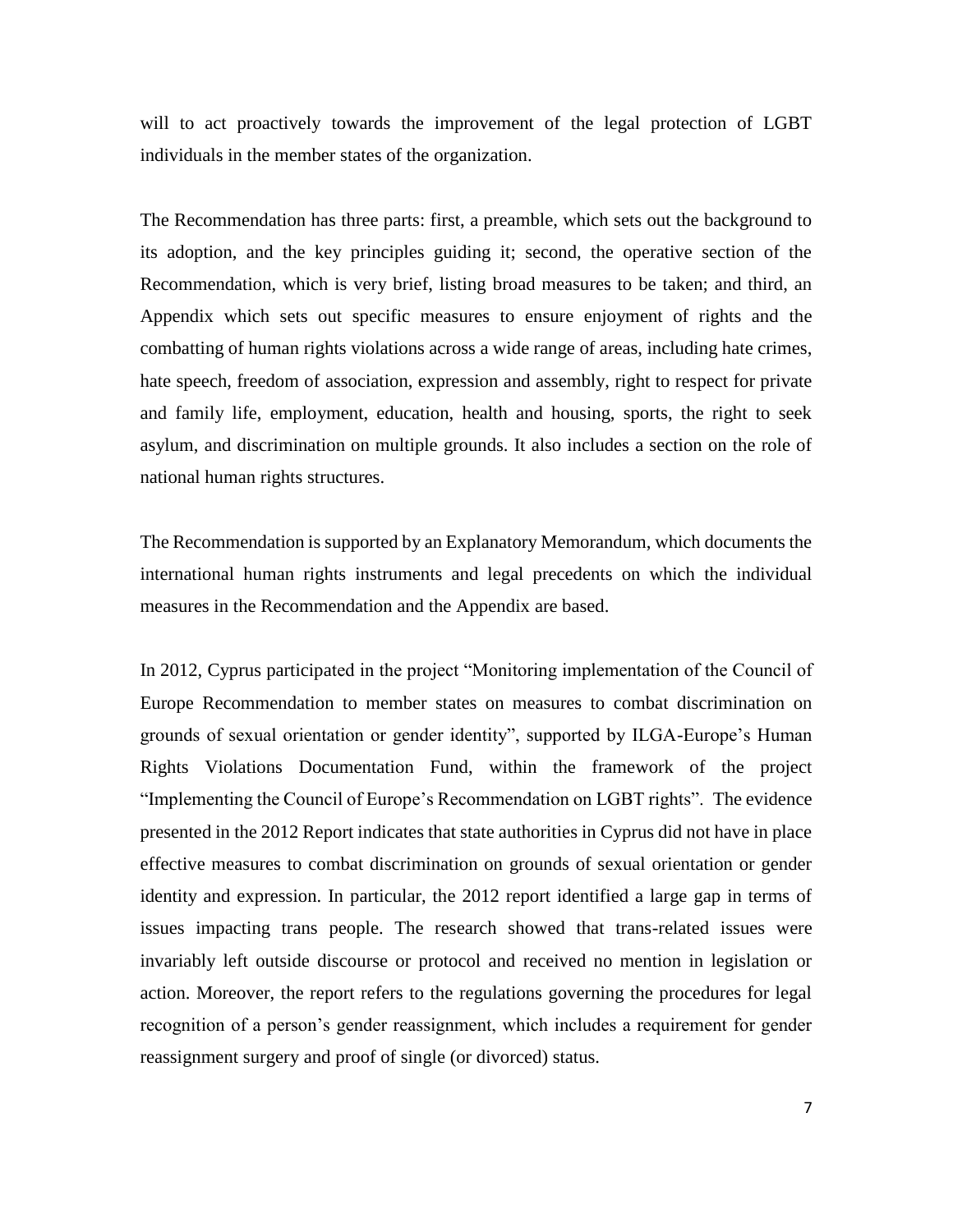#### **The purpose of this report**

The purpose of this report is to assess what progress has been made by the Cyprus authorities in implementing the Recommendation on measures to combat discrimination on grounds of gender identity and expression, and to highlight the areas, within the timeframe of 2013 to the present, where further action is needed, as a follow-up to the report issued in 2012. By documenting which measures have been completed and which have not, it provides a benchmark against which to measure further progress in implementing the Recommendation in the coming years.

# **Methodology**

 $\overline{a}$ 

The report's assessment of progress is based on a checklist of specific detailed measures required by the Recommendation. The data used to assess progress in implementation has been obtained from a number of sources:

- Information collected through meetings and interviews conducted by the researcher with representatives of relevant ministries, departments and members of the trans community in Cyprus, in response to the relevant checklist of questions.<sup>3</sup>
- Information from published sources, such as the 2012 Report on implementation of Recommendation CM/Rec(2010)5 of the Committee of Ministers of the Council of Europe on measures to combat discrimination on grounds of sexual orientation or gender identity and expression by the Republic of Cyprus. Information from national reports, and case reports assessing complaints for discrimination on the basis of gender identity and expression filed with the Cyprus Anti-Discrimination Body (Office of the Commissioner of Administration/Ombudswoman), were also used.
- Research and documentation assembled by non-governmental organizations.

<sup>&</sup>lt;sup>3</sup> Interviews were conducted with: 12 trans individuals, 1 doctor (Ministry of Health), 1 official from the Ministry of Health, 2 lawyers, 2 officials from the Ministry of Education, 1 official from the Ministry of Labour, Welfare and Social Insurance, 1 official from the Ministry of Justice and Public Order and 1 officer of the Anti-Discrimination Body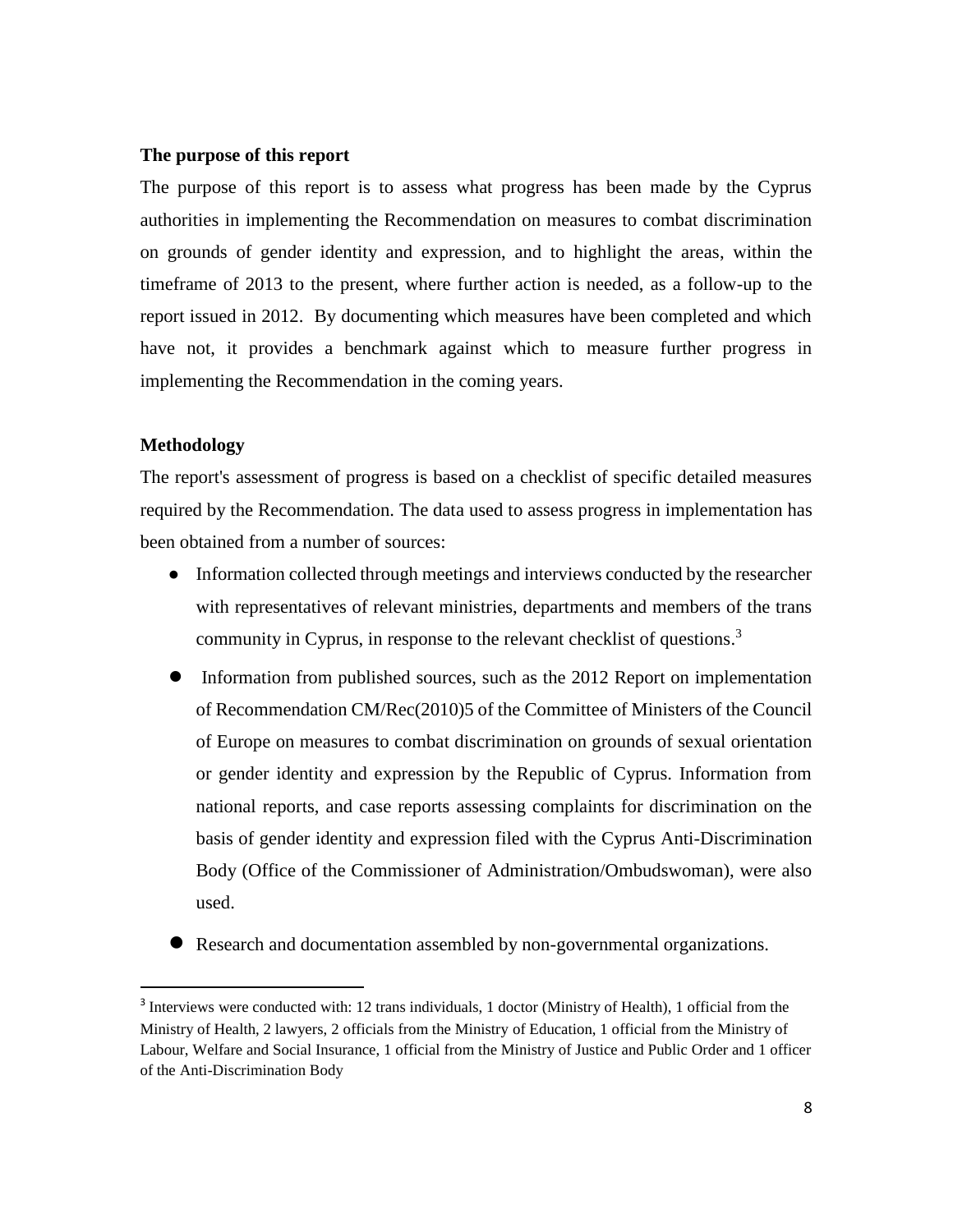● Information available via the Cyprus media and online resources.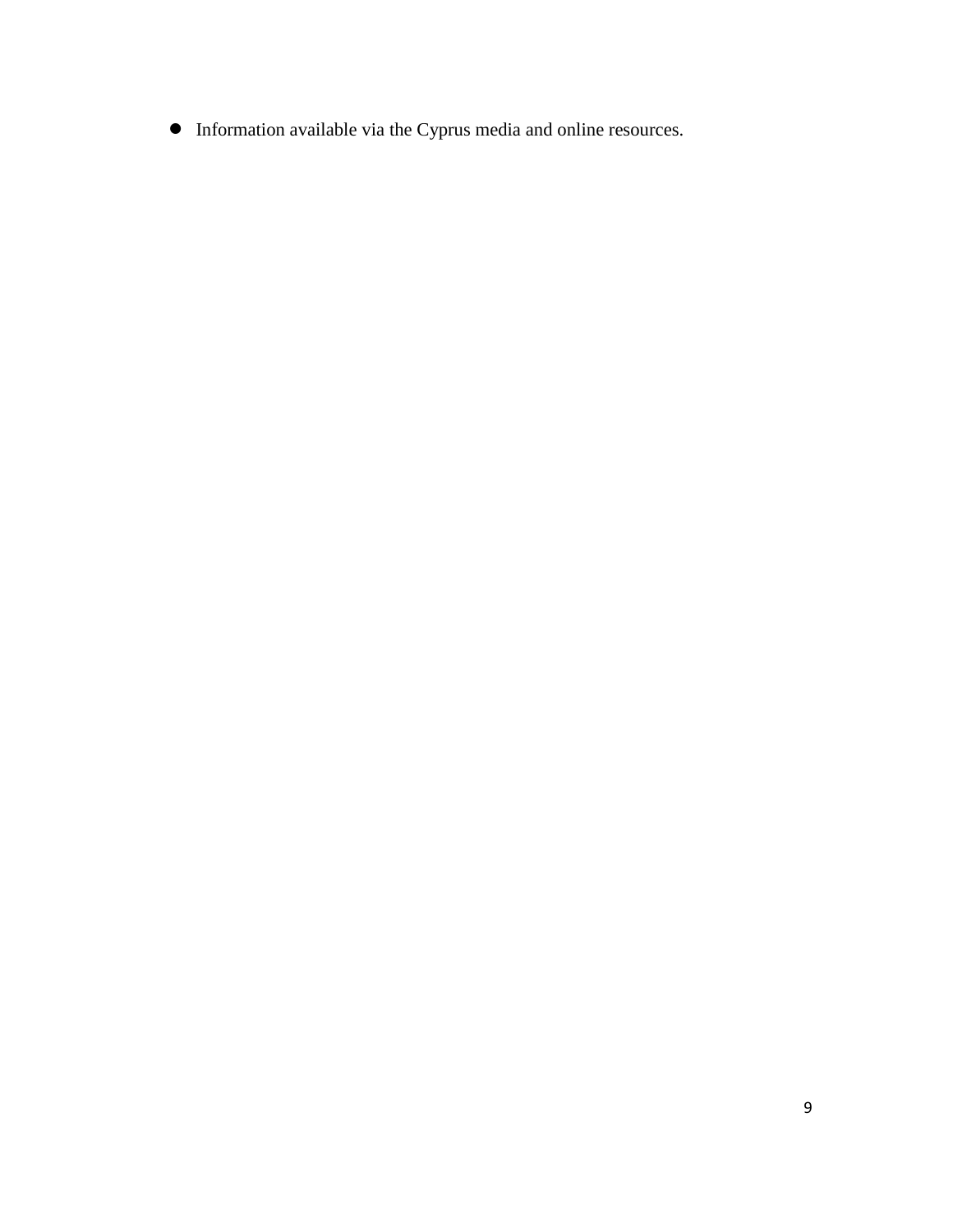#### III. **Findings**

# **The Recommendation**

The operative text of the Recommendation includes four main requirements: a review of existing measures to eliminate any discrimination on grounds of sexual orientation or gender identity and expression; introduction of effective measures to combat such discrimination; ensuring that victims have access to effective legal remedies; and ensuring that the recommendation is translated and disseminated as widely as possible. It also requires that member states be guided by the principles and measures contained in the Appendix to the Recommendation. The evidence presented in this Report indicates that the Cypriot state authorities do not have in place effective measures to combat discrimination on grounds of gender identity and expression.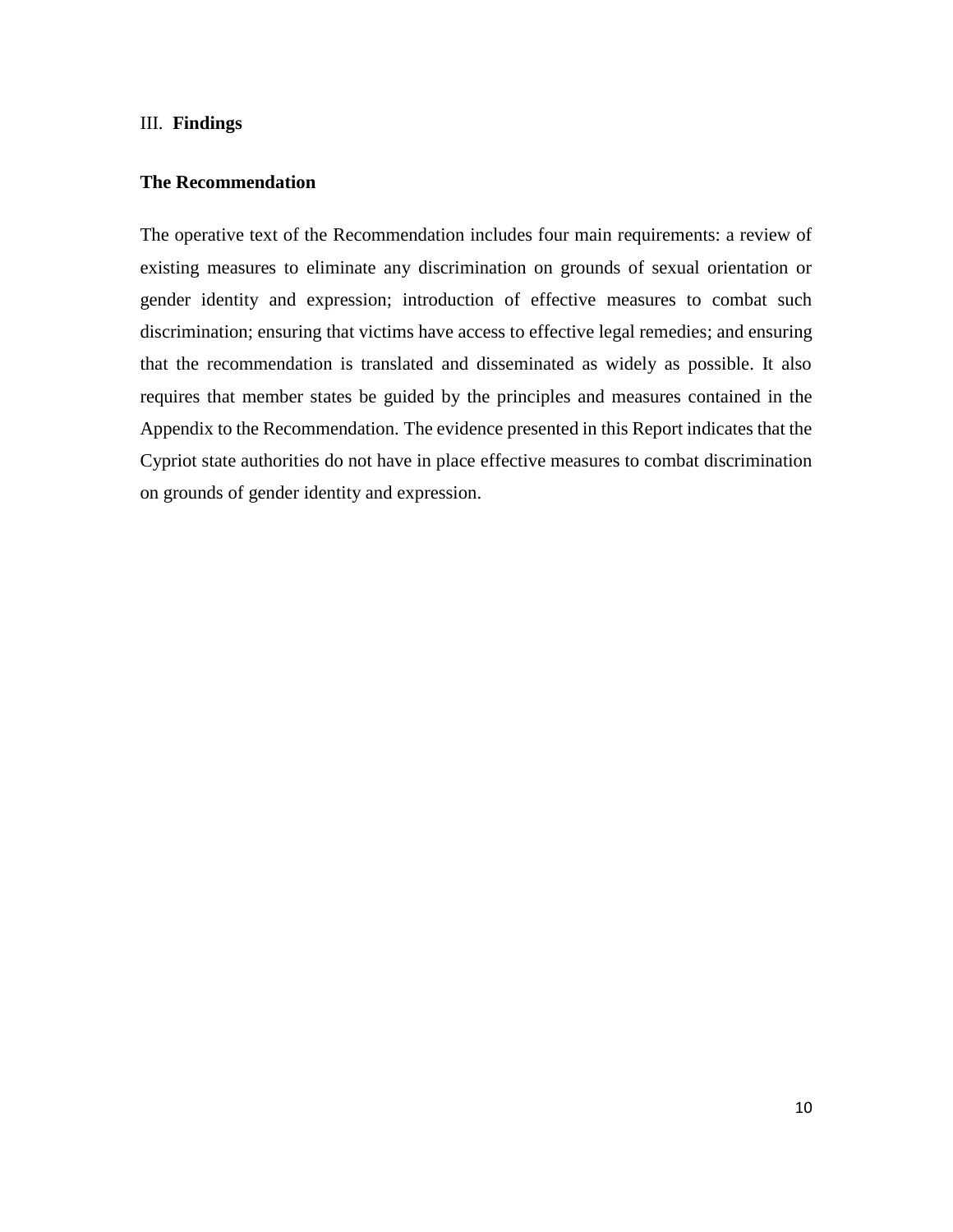# IV. **Recommendations for actions**

# **Recommendations regarding hate speech**

- 1. An increased country-wide effort to train government employees on matters of discrimination based on sexual orientation, gender identity and expression.
- 2. Heavier sanctions imposed on homophobic and transphobic hate speech, on the basis of the new provisions of the penal code, making them commensurate to those imposed on hate speech by Law 134 (I) 2011.
- 3. Consistent and correct supervision, by the relevant public bodies and services, of the procedures to be followed in investigating hate speech and discrimination allegations by trans individuals, as well as ensuring the correct outcome and implementation of potential penalties.
- 4. Reform of the *Radio and Television Stations* legal provisions to ensure coverage of gender identity and expression in addition to the existing Anti-Hate Speech protections.

# **Recommendations regarding employment**

- 1. Reform of the relevant legislation so that identity documents can be changed without the need for medical interventions and treatment. Legal gender recognition should be established on the basis of self-determination without diagnosis, medical examinations, hormones, surgeries, etc.
- 2. Amend the *Equal Treatment in Employment and Labour Law of 2004* to include protection against discrimination on grounds of gender identity and expression.
- 3. Country-wide training of public- and private-sector managerial personnel on handling discrimination based on gender identity and expression in the workplace.
- 4. Issuance of codes of practice by the Labour Ministry and Ombudsman to combat gender identity and expression- and sexual orientation-based discrimination in the workplace.
- 5. Issuance of law/code of practice to protect the gender history and personal data of trans people in the workplace.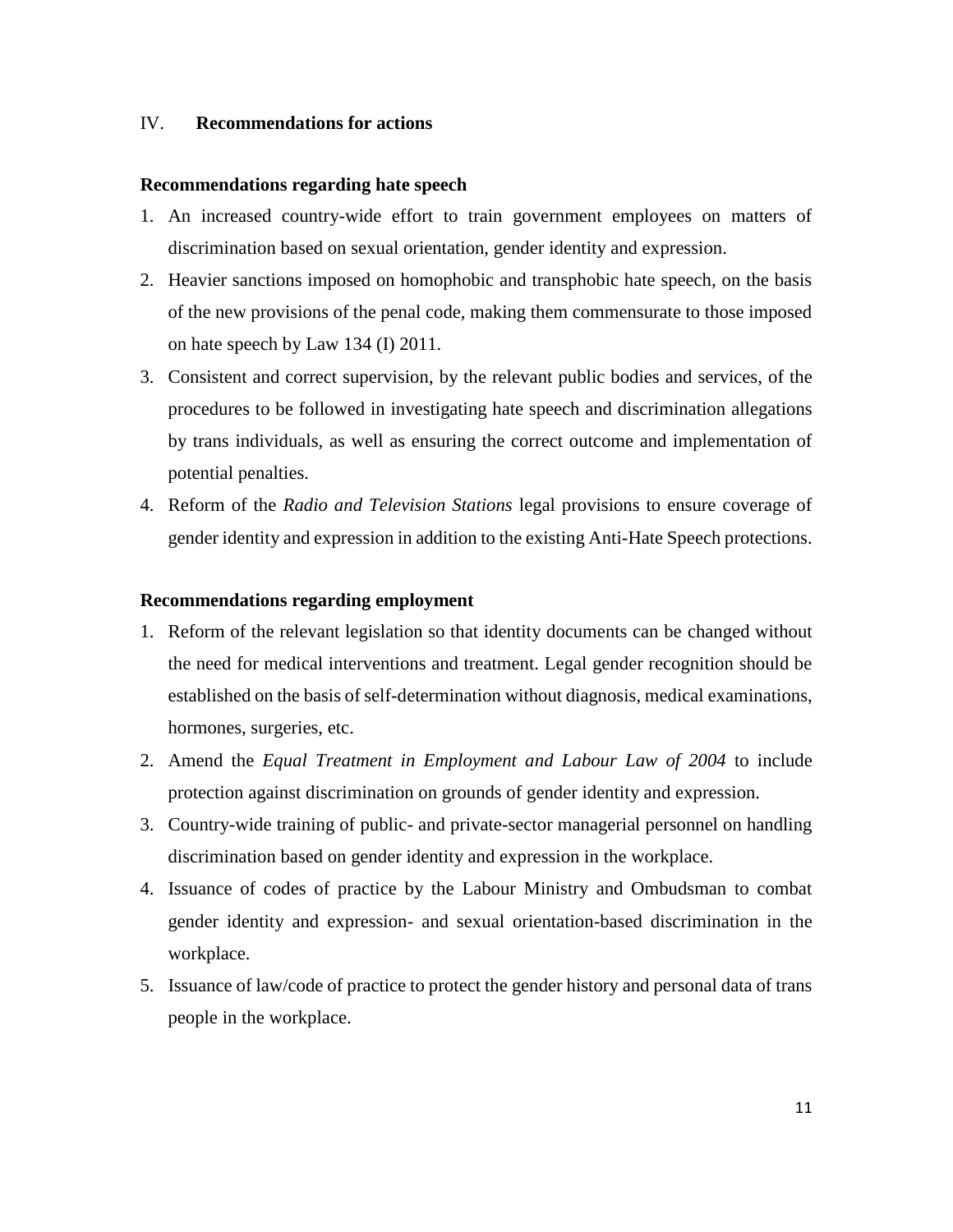# **Recommendations regarding education**

- 1. Train educators and school personnel on matters relating to gender identity and expression, with an emphasis on topics relevant to different student age groups. In this context, such training would need to enable educators to identify transphobic conduct, as well as making them aware of the basic actions to be taken following incidents of transphobia.
- 2. Reform of the syllabus for Physical Education class, with additional reference made to gender identity and expression within the framework of human rights and tolerance. For this measure to be taken, it would be necessary to review the Analytical Programmes, as well as the indicators for this subject.
- 3. Train school personnel in the use of the "*Anti-discrimination Code of Conduct and Guide for Handling and Recording Discriminatory Incidents"*, as well as the referral of transphobic incidents to the School Violence Watchdog. In relation to this, the Education Ministry must draw the attention of educators towards recording and dealing with incidents of transphobic violence, as well as to more broadly informing parents and students on the topic.
- 4. Pass legislation forbidding discrimination on grounds of gender identity and expression in education.
- 5. Within the framework of much-required, and as yet not secured, legal gender recognition in Cyprus, include provisions to cover the needs of trans students in terms of the change of identity data in archives and school documents.

# **Recommendations regarding health**

- 1. Ensure access to legal gender recognition on the basis of self-determination and without mandatory medical interventions (surgery, hormone therapy, diagnosis of gender dysphoria).
- 2. Train and educate medical and nursing personnel in trans-specific healthcare, and in terms of trans-specific interventions and services that are necessary for medical transition.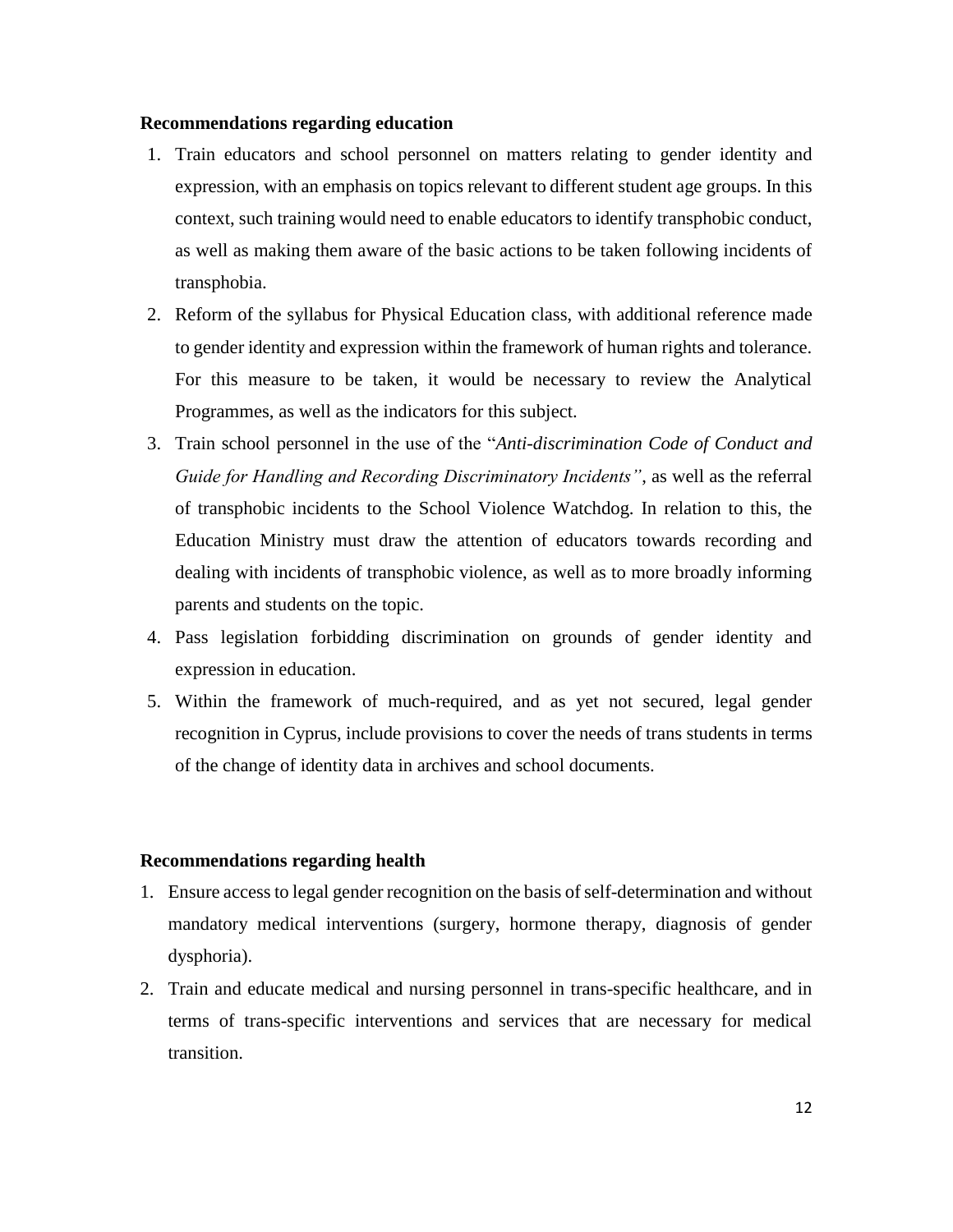- 3. Train and educate medical and nursing personnel to combat transphobia and discrimination in the health sector.
- 4. The creation of a database with continuously updated, trans-specific medical information for healthcare practitioners employed at private and public hospitals.
- 5. Provision, on the Health Ministry webpage, of trans-specific healthcare and medical transition-related information. Such information should also be provided in print form and made available at hospital information areas.
- 6. Addition of 'gender identity and expression' within the framework of protection against "discrimination" in the Protection of the Rights of Patients Law of 2004 (1(I)/2005), which concerns the violation of equal treatment of patients.
- 7. Removal of the original data (name and gender assigned at birth) of a trans person after the individual secures changes to this data, to ensure that the original data does not appear in any public service database, thereby exposing trans individuals to potential difficulties in accessing resources they would otherwise be entitled to.
- 8. Ensure that waiting times to access trans-specific healthcare are kept within a reasonable time frame.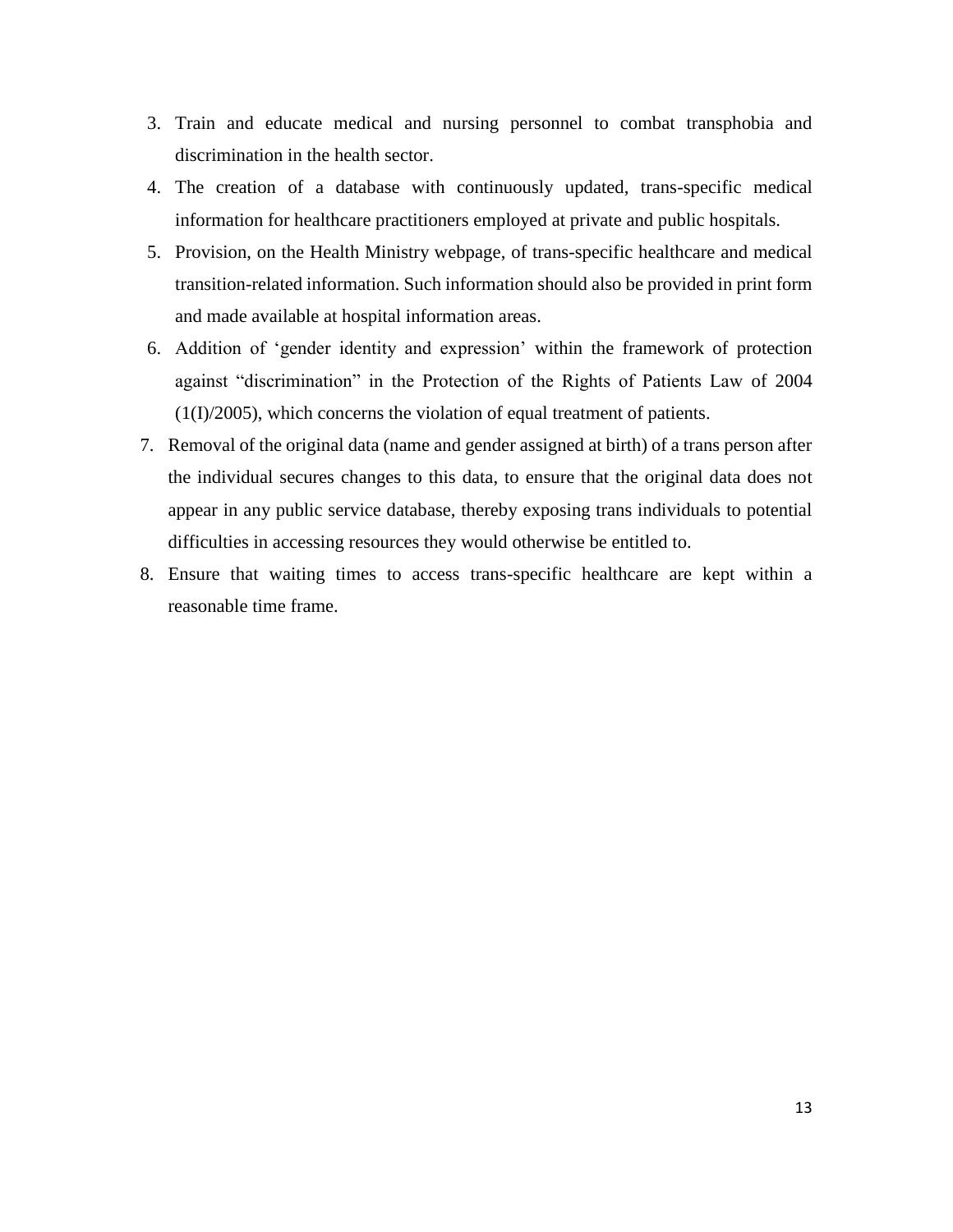# **Appendix to Recommendation CM/Rec(2010)5**

#### **I. Right to life, security and protection from violence**

#### *B. "Hate speech" <sup>4</sup>*

 $\overline{\phantom{a}}$ 

*"Member states should take appropriate measures to combat all forms of expression, including in the media and on the Internet, which may be reasonably understood as likely to produce the effect of inciting, spreading or promoting hatred or other forms of discrimination against lesbian, gay, bisexual and trans persons. Such "hate speech" should be prohibited and publicly disavowed whenever it occurs. All measures should respect the fundamental right to freedom of expression in accordance with Article 10 of the Convention and the case law of the Court".*

Since the last review of the implementation of the Recommendation in Cyprus, some improvements regarding Hate Speech have been observed. However, such improvements can still be further refined, in particular with regards to gender identity and expression. In May 2015, Law 87 (I)  $2015^5$  was added to the Cyprus penal code, punishing hate speech and incitement to violence against a group of individuals or a member of such a group based on their sexual orientation or gender identity. 6 In an effort to align with international and European anti-discrimination edicts, the Cyprus penal code was further amended by adding immediately after Article 35 the following:

<sup>&</sup>lt;sup>4</sup> In terms of Right to life, security and protection from violence, this report will only focus on Hate speech.

<sup>&</sup>lt;sup>5</sup> Law amending the Penal Code (Law 87 (I) / 2015), as published in the Official Gazette of the Republic of Cyprus, 4515 on 16 June 2015

<sup>&</sup>lt;sup>6</sup> "A person who publicly and in a threatening manner intentionally encourages or incites either verbally or with written texts or illustrations or any other way to violence or hatred directed against a person or group defined on the basis of sexual orientation or gender identity, is guilty of an offence and in case of conviction is subject to imprisonment not exceeding three years or to a fine not exceeding €5,000 (£4250) or to both such a fine and imprisonment" (Penal Code, *Incitement to violence or hatred on the grounds of sexual orientation and gender identity, Article 99A*).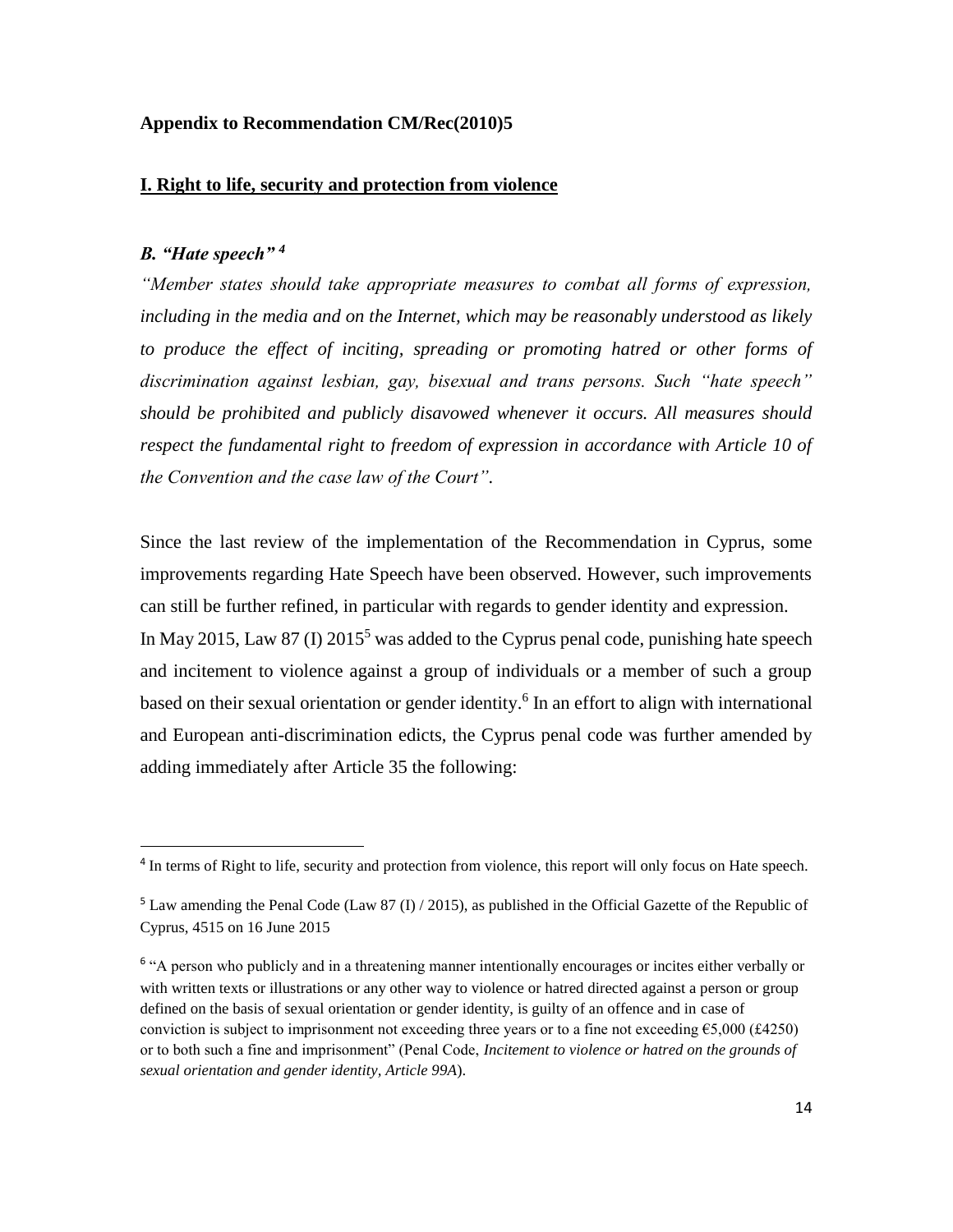*"Factors inciting discrimination"*

*"35A. In determining punishment under the exercise of its powers, the court may take into account, as an aggravating factor, the motive of discrimination against a group of individuals or a member of such groups, based on race, colour, national or ethnic origin, religious or other beliefs, genealogy, sexual orientation and gender identity". 7*

Homophobic and transphobic rhetoric in various forms of public discourse is unfortunately present in the Cypriot context. Public statements by the head of the Orthodox Christian Church of Cyprus, as well as by political figures, add to such discriminatory rhetoric.<sup>8</sup> It appears that the provisions of the criminal code against such rhetoric are not implemented, and those who are liable remain unpunished, as reported by trans interviewees. A case in point concerns homophobic statements made by the Archbishop of Cyprus on public television in 2016. Thereafter, the previous president of the human rights NGO Accept-LGBT Cyprus wrote a letter to the Attorney General, making an official complaint about the Archbishop's statements, but never received a response.<sup>9</sup>

The absence of police investigation into one particular case of protracted transphobic rhetoric has also been noted:

 $\overline{\phantom{a}}$ 

<sup>&</sup>lt;sup>7</sup> Law amending the Penal Code (Law 31 (I) / 2017), as published in the Official Gazette of the Republic of Cyprus, 4596, April 7, 2017

<sup>&</sup>lt;sup>8</sup> [https://www.newsbeast.gr/world/arthro/2441930/chrisostomos-i-ekklisia-agapa-tous-omofilofilous-alla](https://www.newsbeast.gr/world/arthro/2441930/chrisostomos-i-ekklisia-agapa-tous-omofilofilous-alla-kapou-to-echoun-parakani)[kapou-to-echoun-parakani](https://www.newsbeast.gr/world/arthro/2441930/chrisostomos-i-ekklisia-agapa-tous-omofilofilous-alla-kapou-to-echoun-parakani)

[https://www.newsbomb.gr/ellada/ekklhsia/story/741503/arxiepiskopos-kyproy-dimioyrgo-sxoleia-enantia](https://www.newsbomb.gr/ellada/ekklhsia/story/741503/arxiepiskopos-kyproy-dimioyrgo-sxoleia-enantia-stin-omofylofilia-vid)[stin-omofylofilia-vid](https://www.newsbomb.gr/ellada/ekklhsia/story/741503/arxiepiskopos-kyproy-dimioyrgo-sxoleia-enantia-stin-omofylofilia-vid)

<http://politis.com.cy/article/polla-euge-ston-andrea-themistokleous>

<sup>&</sup>lt;sup>9</sup> [http://dialogos.com.cy/blog/episimi-epistoli-accept-lgbt-cyprus-ston-g-isangelea-gia-ton](http://dialogos.com.cy/blog/episimi-epistoli-accept-lgbt-cyprus-ston-g-isangelea-gia-ton-archiepiskopo/#.W1mRW9IzYdU)[archiepiskopo/#.W1mRW9IzYdU](http://dialogos.com.cy/blog/episimi-epistoli-accept-lgbt-cyprus-ston-g-isangelea-gia-ton-archiepiskopo/#.W1mRW9IzYdU)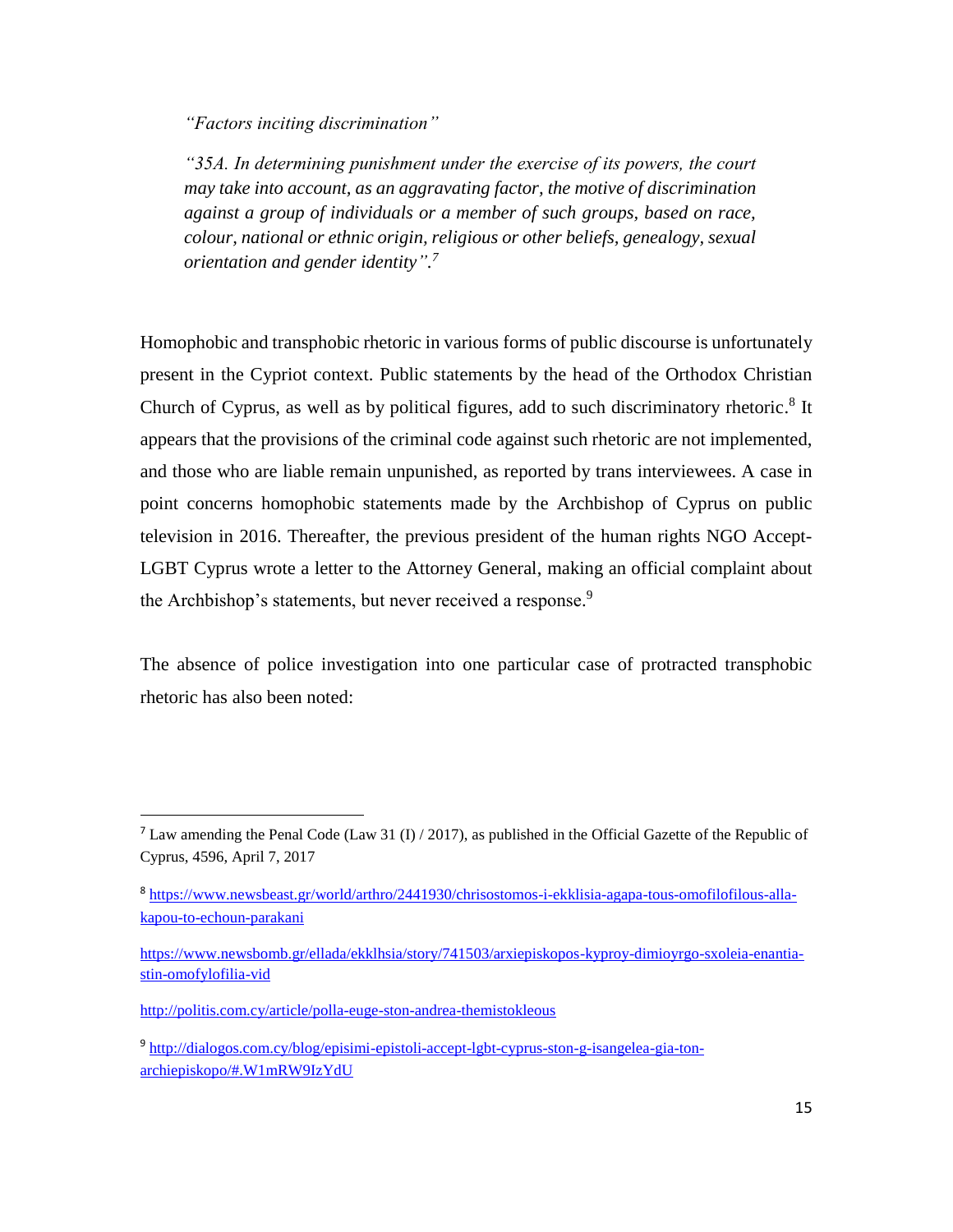*Unfortunately, in our country, while the homophobic and transphobic hate statement has already been criminalized, the homophobic and transphobic offence itself is neither recognized as such nor does the motive in question constitute a factor aggravating the punishment. This has the effect of neglecting offences against LGBTI individuals who are reluctant to appeal to the authorities, fearing both ridicule and depreciation as well as further victimization.<sup>10</sup>*

When it comes to transmissions from the island's media sector, there is also a shortfall in implementing respect for gender identity and gender expression. Under the current TV and Radio Broadcasting Law, the relevant anti-discrimination provision does not include gender identity and expression or sexual orientation.

*"Combating Discrimination"*

*"30. Providers of audio-visual media services, which are under the jurisdiction of the Republic, shall be prohibited from broadcasting programmes that contain hatred based on race, sex, religion or nationality". 11*

*The Civil Servant Guide to Conduct and Ethics of 2013<sup>12</sup>* – drafted by the Department of Public Administration and Personnel, in collaboration with the Ombudsman's Office – contains no provision on discrimination on the basis of gender identity and expression,

 $\overline{\phantom{a}}$ 

<sup>&</sup>lt;sup>10</sup> Tsiartas, A. (06/07/2017), Note-Legal Recognition of Gender Identity, File Number: AKP 24/2016

<sup>&</sup>lt;sup>11</sup> Law amending the Radio and TV Stations Laws of 1988 to 2009 (118  $(I)$  / 2010, as published in the Official Gazette of the Republic of Cyprus, No. 4263, 10 December 2010

<sup>&</sup>lt;sup>12</sup> Retrieved from:

http://www.mof.gov.cy/mof/papd/papd.nsf/All/1E086EA02FACB997C2257B66004617F1/\$file/odigos.pdf ?Openelement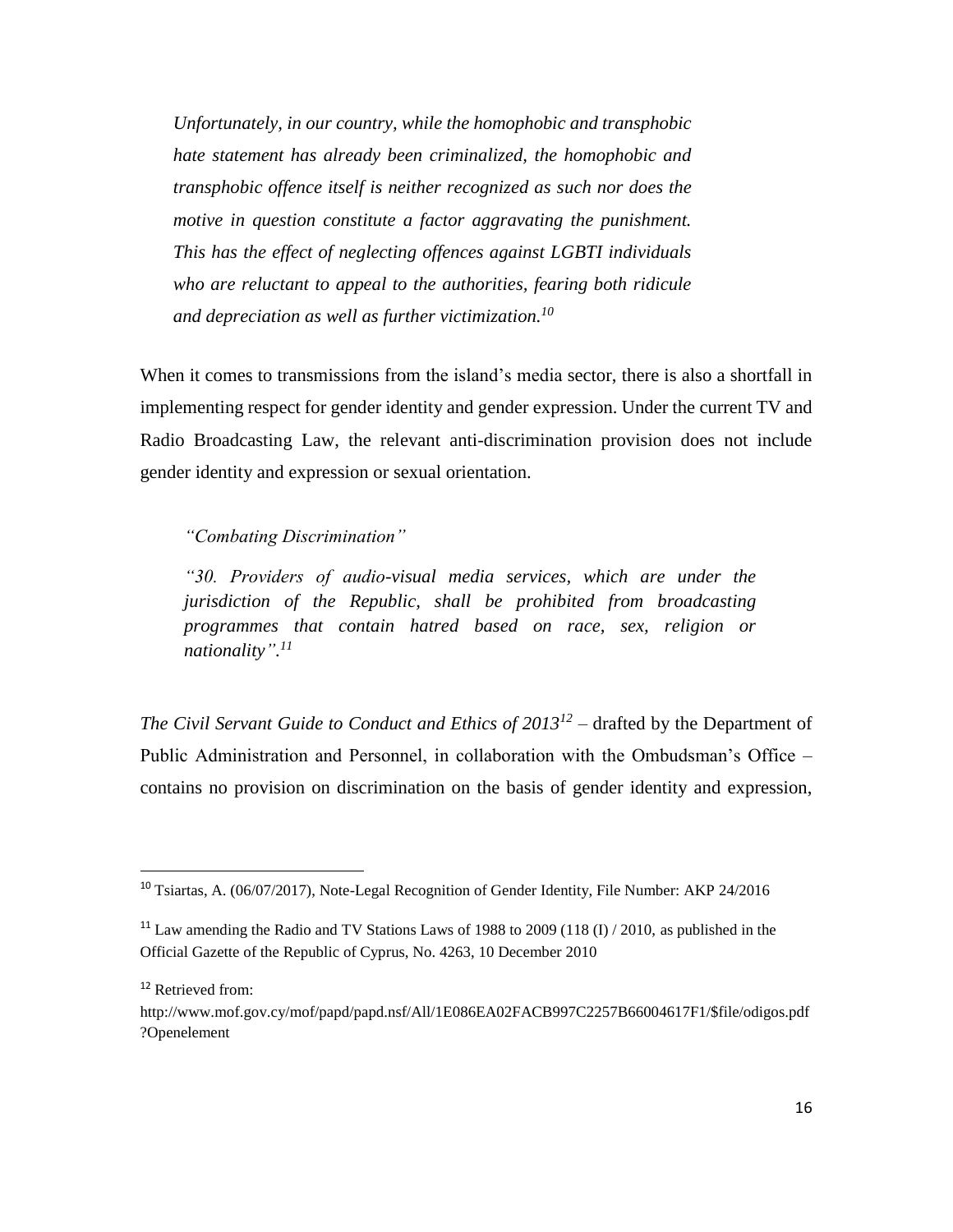although it contains provision for protection from discrimination on the basis of sexual orientation.

Meanwhile, there are several testimonies by local trans individuals referring to mistreatment or demeaning treatment by public sector employees.

*"When I came back from the surgery I underwent in London and immediately went to change my papers, my ex-wife, who had public sector connections, did everything in her power to obstruct the changeover of my documents,*  making my life that much more difficult. In fact, I was thrown out of *Immigration by the director himself" (Interviewee 3, trans woman).*

The effort to train public sector employees on preventing discrimination, based on sexual orientation, gender identity and expression, is very limited and inconsistent throughout the government sector. It is limited to small training sessions that have neither continuity nor consistency in terms of implementation and oversight of the implementation of training.

#### **Suggested Measures**

- 1. An increased country-wide effort to train government employees on matters of discrimination based on sexual orientation and gender identity and expression.
- 2. Heavier sanctions imposed on homophobic and transphobic hate speech, on the basis of the new provisions of the penal code, making them commensurate to those imposed on hate speech by Law 134 (I) 2011.
- 3. Consistent and correct supervision by the relevant public bodies and services of the procedure to be followed in investigating hate speech and discrimination complaints by trans individuals, as well as ensuring the correct outcome and implementation of potential penalty.
- 4. Reform of the *Radio and Television Stations* legal provisions to ensure coverage of gender identity and expression in addition to the existing Anti-Hate Speech protections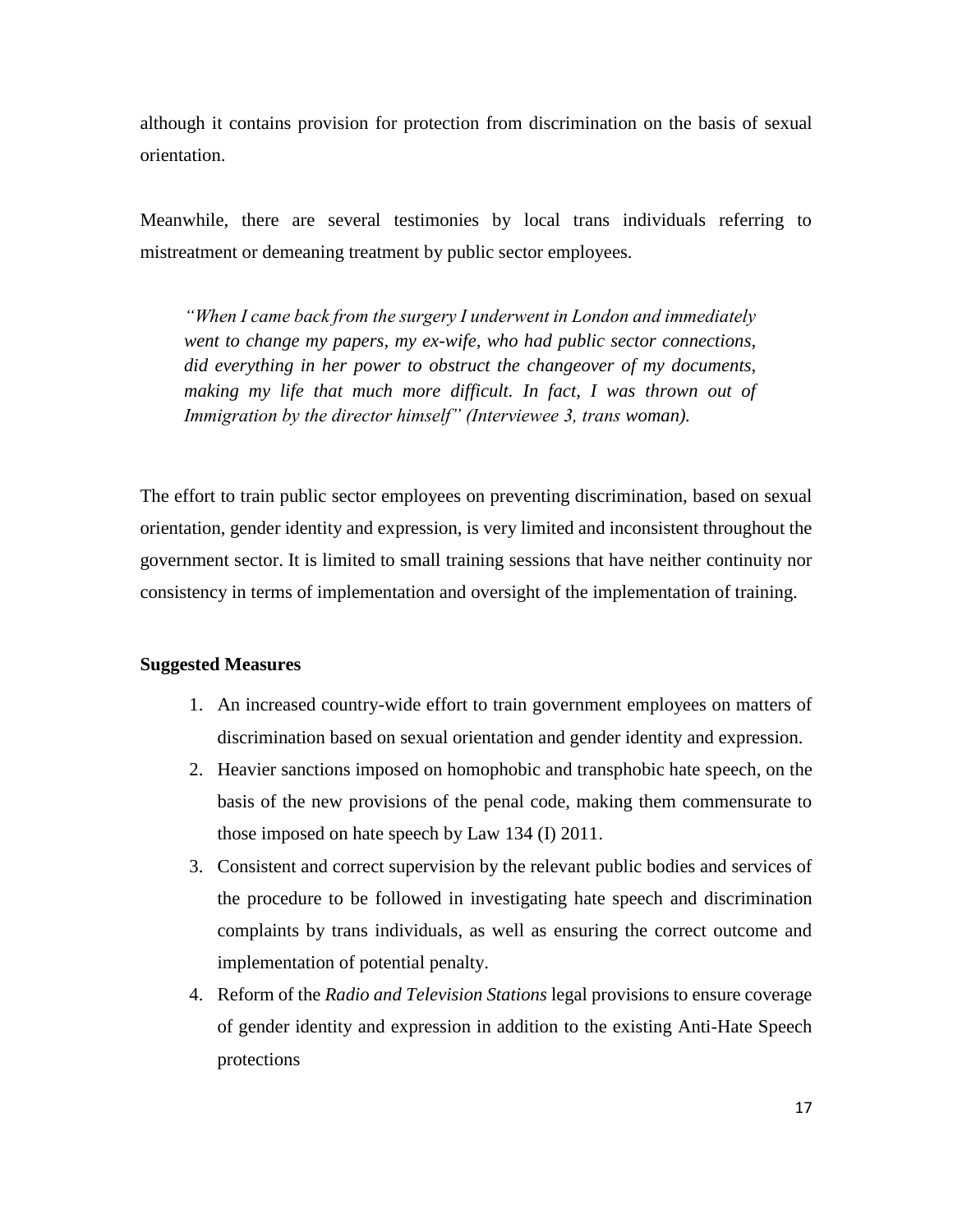# **V. Employment**

*"Member states should ensure the establishment and implementation of appropriate measures which provide effective protection against discrimination on grounds of sexual orientation or gender identity in employment and occupation in the public as well as in the private sector. These measures should cover conditions for access to employment and promotion, dismissals, pay and other working conditions, including the prevention, combating and punishment of harassment and other forms of victimization.* 

*Particular attention should be paid to providing effective protection of the right to privacy of trans individuals in the context of employment, in particular regarding employment applications, to avoid any irrelevant disclosure of their gender history of their former name to the employer and other employees".*

In Cyprus, discrimination in the workplace is governed by the *Equal Treatment in Employment and Labour Law of 2004. <sup>13</sup>* This law protects against discrimination on the basis of sexual orientation, but not on the basis of gender identity and expression.

# *Prohibition of discrimination in employment*

*6. –(1) Subject to the provisions of Articles 7 and 8, any of the following shall be prohibited:*

- *(a) direct discrimination*
- *(b) indirect discrimination*
- *(c) harassment; or*

 $\overline{\phantom{a}}$ 

*(d) an instruction to discriminate*

<sup>&</sup>lt;sup>13</sup> The Equal Treatment in Employment and Labour Law of 2004 (N.58 (I) / 2004), as published in the Official Gazette of the Republic of Cyprus, 3828 on 31 March 2004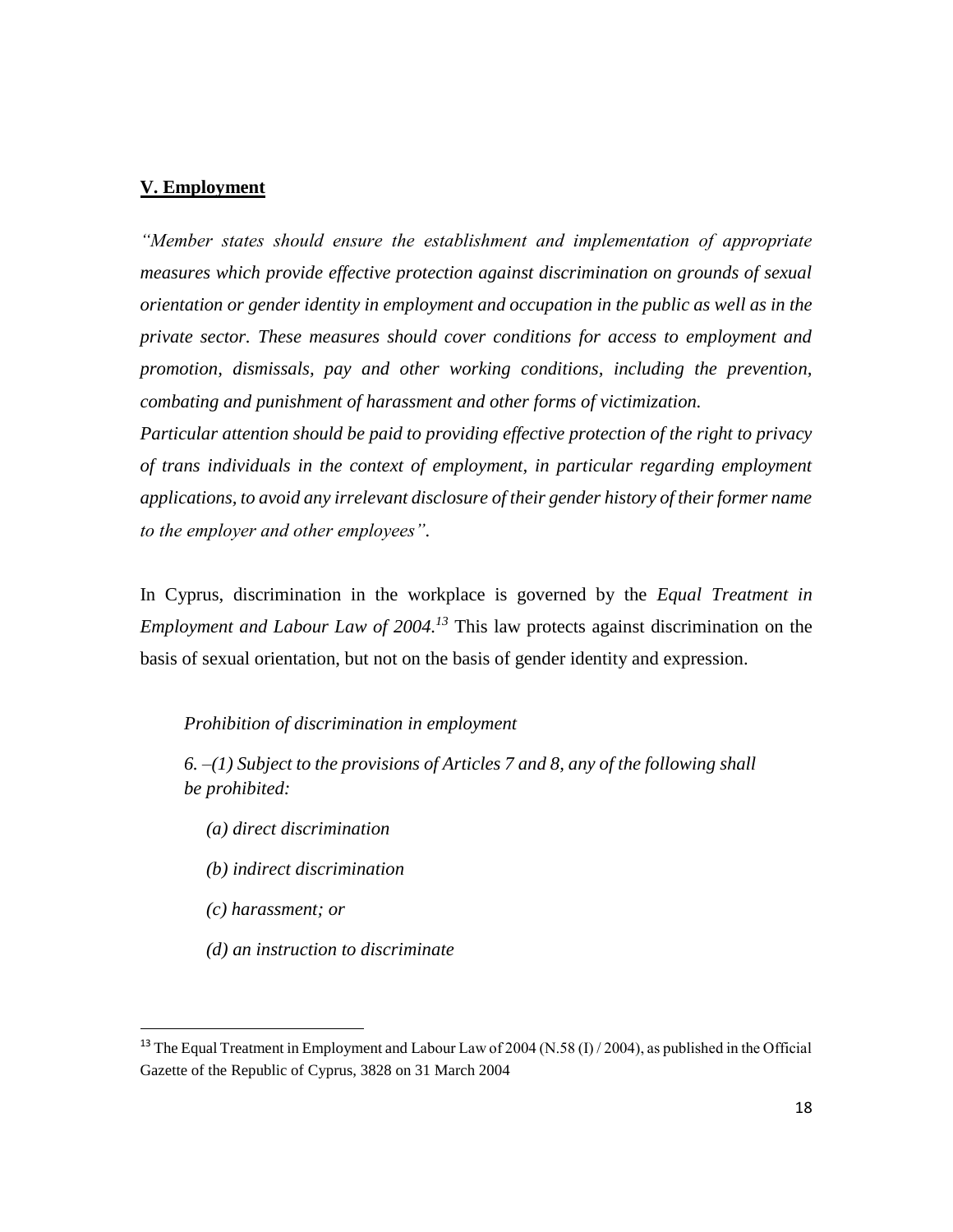*on grounds of religion or belief, age, sexual orientation, racial or ethnic origin, in the areas covered by Article 4.*

However, on the basis of the European Council Directive 2006/54/EC on the principle of equal treatment for men and women in matters of employment and occupation, the Cypriot courts are effectively obliged to interpret gender identity and expression discrimination on the basis of the legal provisions concerned with gender discrimination.<sup>14</sup> So far, there has been no recorded case concerning gender identity and expression discrimination in the workplace in Cyprus. This could be interpreted in many ways. Most importantly, to date no data exists on the implementation of the Directive in the case of trans people, which would have allowed us to gauge whether it is being implemented correctly or not.

Furthermore, the absence of a comprehensive framework for legal gender recognition and changeover of official identity documents from the human rights perspective, causes trans individuals' great difficulty in all areas of their daily lives, including at work. The conflict between their physical presentation and the gender marker recorded on their IDs is their biggest obstacle to seeking and securing employment.

*"I'm still scared of the prospect of a job. Out of necessity, I look for specific jobs where I've heard that other trans individuals were accepted. I cannot go just anywhere, given the explanations I would have to offer regarding my identity card" (Interviewee 9, trans man).*

Whereas codes of practice for combating sexual harassment and harassment more generally in the workplace have been issued, neither the Labour Ministry nor the Ombudsman have, to date, issued similar codes to do with discrimination on the basis of sexual orientation or

 $\overline{\phantom{a}}$ 

<sup>14</sup> Kapsou, M., Mantis, S. (2012), Report on Implementation of Recommendation CM/Rec(2010)5 of the Committee of Ministers of the Council of Europe on Measures to Combat Discrimination on Grounds of Sexual Orientation or Gender Identity by the Republic of Cyprus.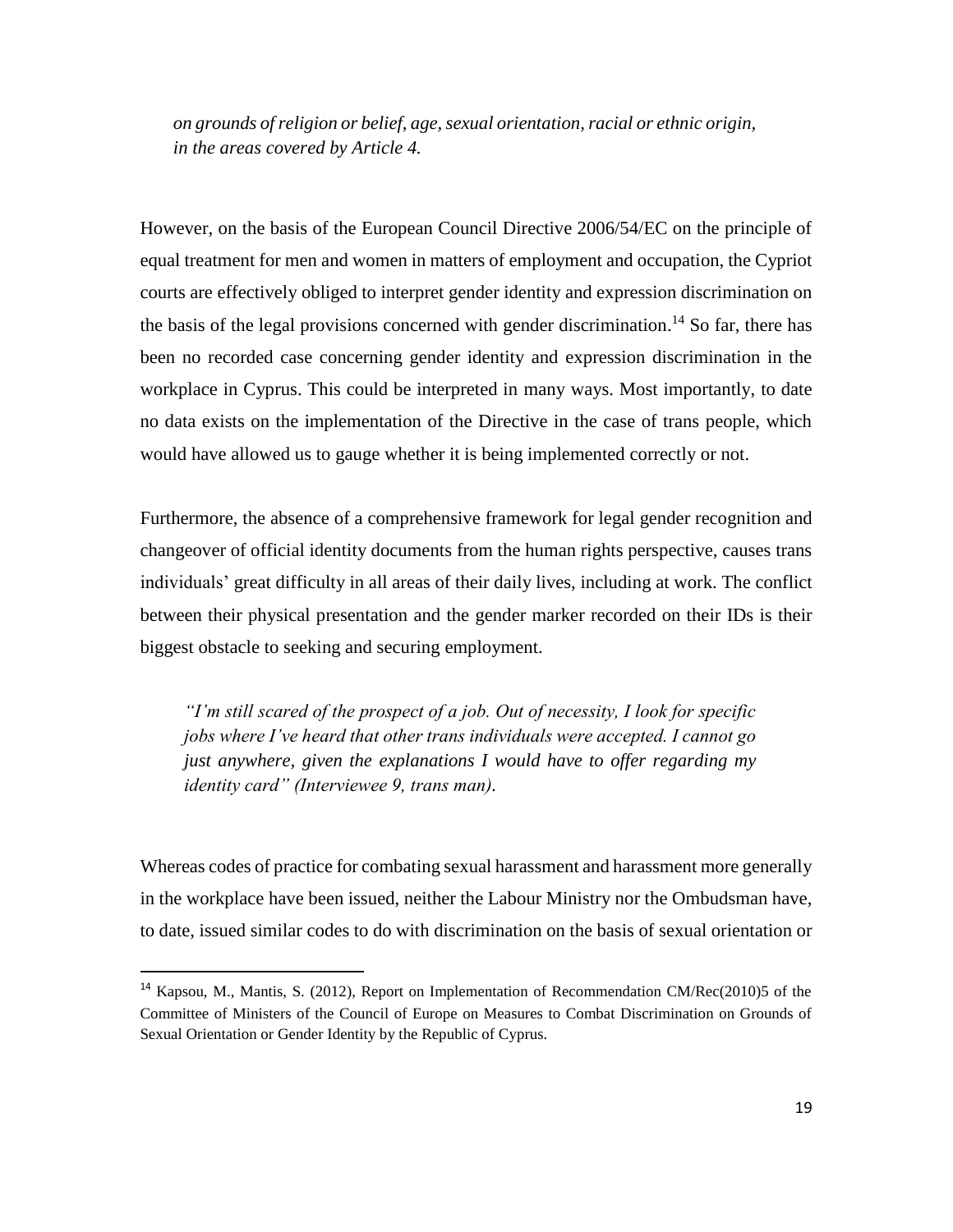gender identity and expression in the workplace. This is an additional obstacle to seeking employment for trans individuals, who are subjected to high degrees of discrimination in all areas of life. Furthermore, there is no effort made by the relevant ministries and departments, private companies or public-sector officials towards educating personnel and employees in matters to do with discrimination based on gender identity and expression.

In addition to this, as reported by trans interviewees, there are no measures taken by the state authorities to prevent disclosure of the birth name and gender assigned at birth of trans individuals in the workplace. Meanwhile, the already difficult situation in which trans people find themselves in terms of employment is exacerbated by the fact that they must undergo a series of surgical interventions before they can secure the changeover of their official documents. This puts them through a protracted period of professional uncertainty, in addition to their exposure to workplace discrimination while lacking legal protection from such discrimination.

# **Suggested Measures**

- 1. Reform of the relevant legislation so that identity documents can be changed without the need for medical interventions and treatment. Legal gender recognition should be established on the basis of self-determination, without requiring a gender dysphoria diagnosis, medical examinations, hormones, surgeries, etc.
- 2. The *Equal Treatment in Employment and Labour Law of 2004* should be amended to include protection against discrimination on grounds of gender identity and expression.
- 3. Country-wide training of public and private sector managerial personnel on handling discrimination in the workplace based on gender identity and expression.
- 4. Issuance of codes of practice by the Labour Ministry and Ombudsman to combat gender identity- and sexual orientation-based discrimination in the workplace.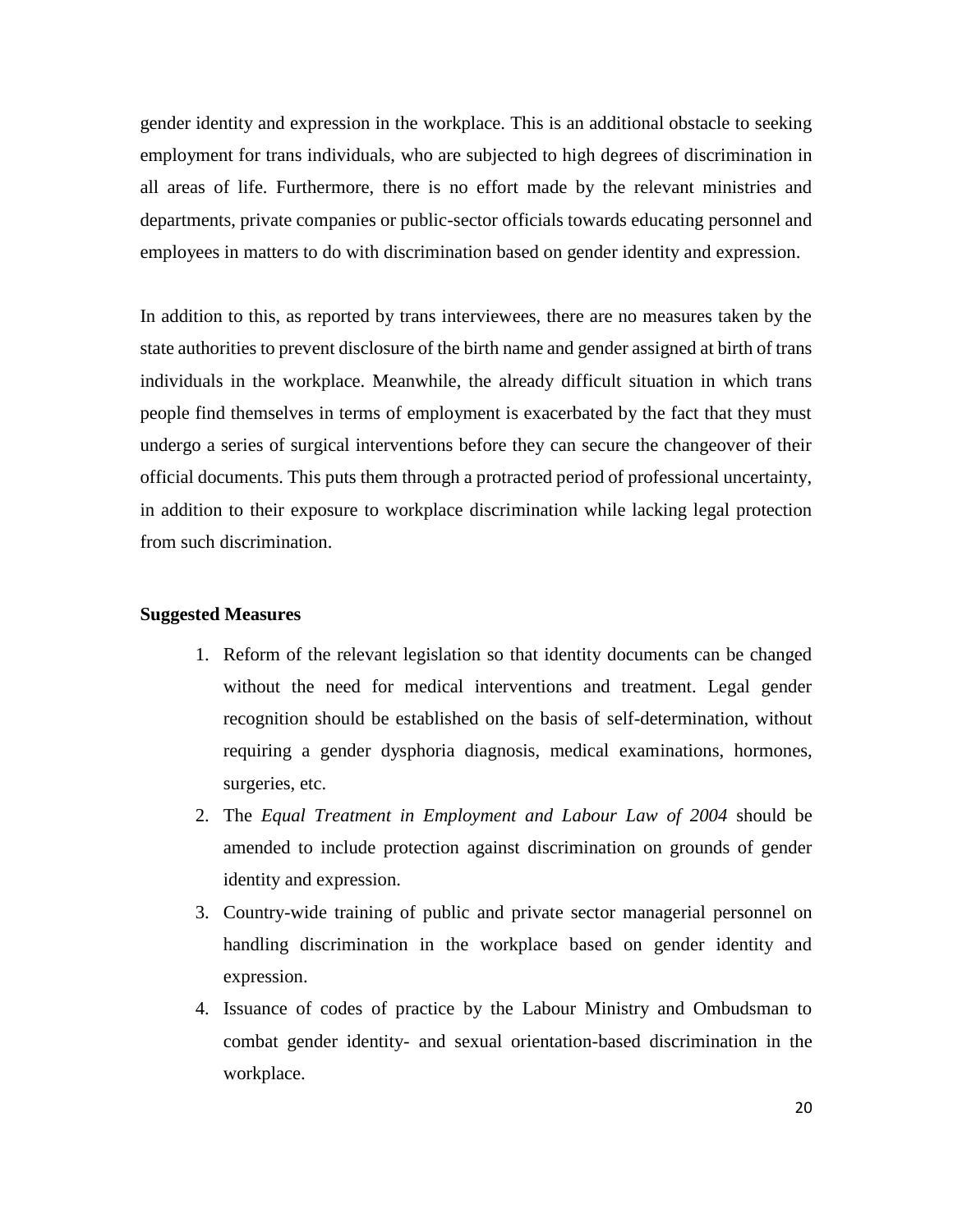5. Issuance of law/code of practice to protect the gender history and personal data of trans employees

# **VI. Education**

*"Taking into due account the over-riding interests of the child, member states should take appropriate legislative and other measures, addressed to educational staff and pupils, to ensure that the right to education can be effectively enjoyed without discrimination on grounds of sexual orientation or gender identity; this includes, in particular, safeguarding the right of children and youth to education in a safe environment, free from violence, bullying, social exclusion or other forms of discriminatory and degrading treatment related to sexual orientation or gender identity.* 

*Taking into due account the over-riding interests of the child, appropriate measures should be taken to this effect at all levels to promote mutual tolerance and respect in school, regardless of sexual orientation or gender identity. This should include providing objective and educational materials, and providing pupils and students with the necessary information, protection and support to enable them to live in accordance with their sexual orientation and gender identity. Furthermore, member states may design and implement school equality and safety policies and action plans and may ensure access to adequate anti-discrimination training or support and teaching aids. Such measures should take into account the rights of parents regarding education of their children".*

Education is key in shaping ideas and perceptions, as well as combating the perpetuation of stereotypes and problematic behaviour. The adoption of policies and decisions regarding school operation can, in many cases, either assist or hinder progress.

With regards to trans individuals at Cypriot schools, the Education Ministry's policy does not provide for the recognition of trans students' gender identity and expression at any level of schooling. Such recognition could be possible if a student has first secured changes in gender marker and name on their official ID documents, which are, however, contingent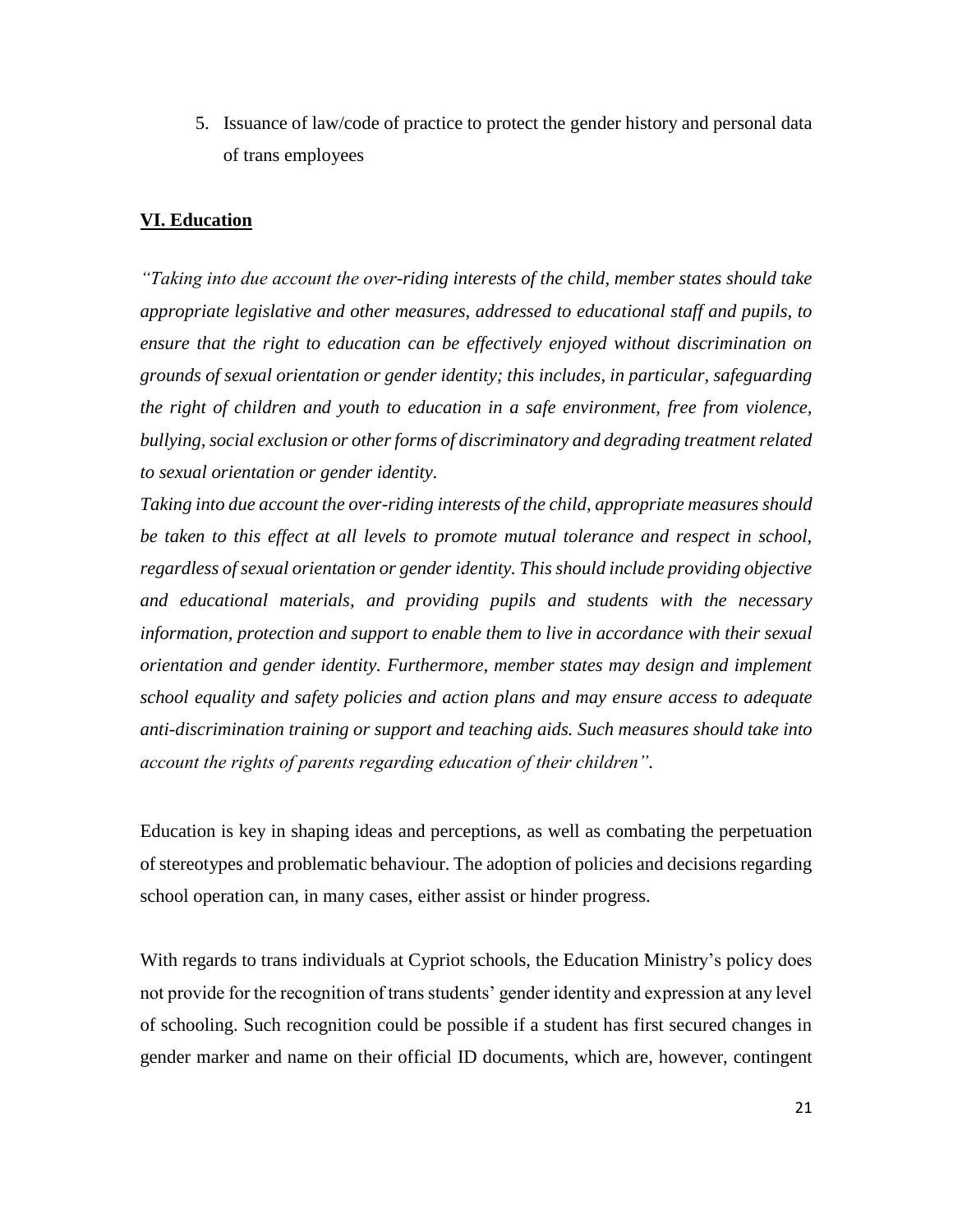on medical interventions. Additionally, there is no policy or circular raising awareness of educators and other school personnel on the subject of gender identity and expression and self-determination.

Two of the trans individuals who took part in interviews stated that they had tried, with parental consent, to request a change of their personal data on school documents, but this was not possible, since the school was unable to carry out such a change without the student having first succeeded in amending their gender marker and name on their official ID documents.

*"At the beginning of this school year, I went with my mother to request a change in my name on all the school's documents. I'm in the last year of lyceum and wanted my leaving certificate to bear the name that represents the gender I feel I belong to. My mother said that she would sign an authorizing document, if required. This was not accepted because the school authorities said the law would not permit such an action" (Interviewee 12, trans boy).*

In 2016, following the founding of the European Commission against Racism and Intolerance (ECRI), the Education Ministry created the "*Anti-discrimination Code of Conduct and Guide for Handling and Recording Discriminatory Incidents"* which schools of every level were required to adopt. The Code comprises a fairly useful toolkit with information on the manner of handling, recording, reporting and responding to discriminatory incidents. The reference to transphobia and an explanation of the term within the framework of prejudice is very significant. However, the mere existence of the Code as a toolkit in schools does not automatically ensure its implementation. In fact, the absence of its implementation seems to be the norm. Additionally, the Education Ministry, via its circular, informs educators on the procedure to be followed to prevent, confront and handle incidents of school bullying, but neglects to include specific reference to transphobia.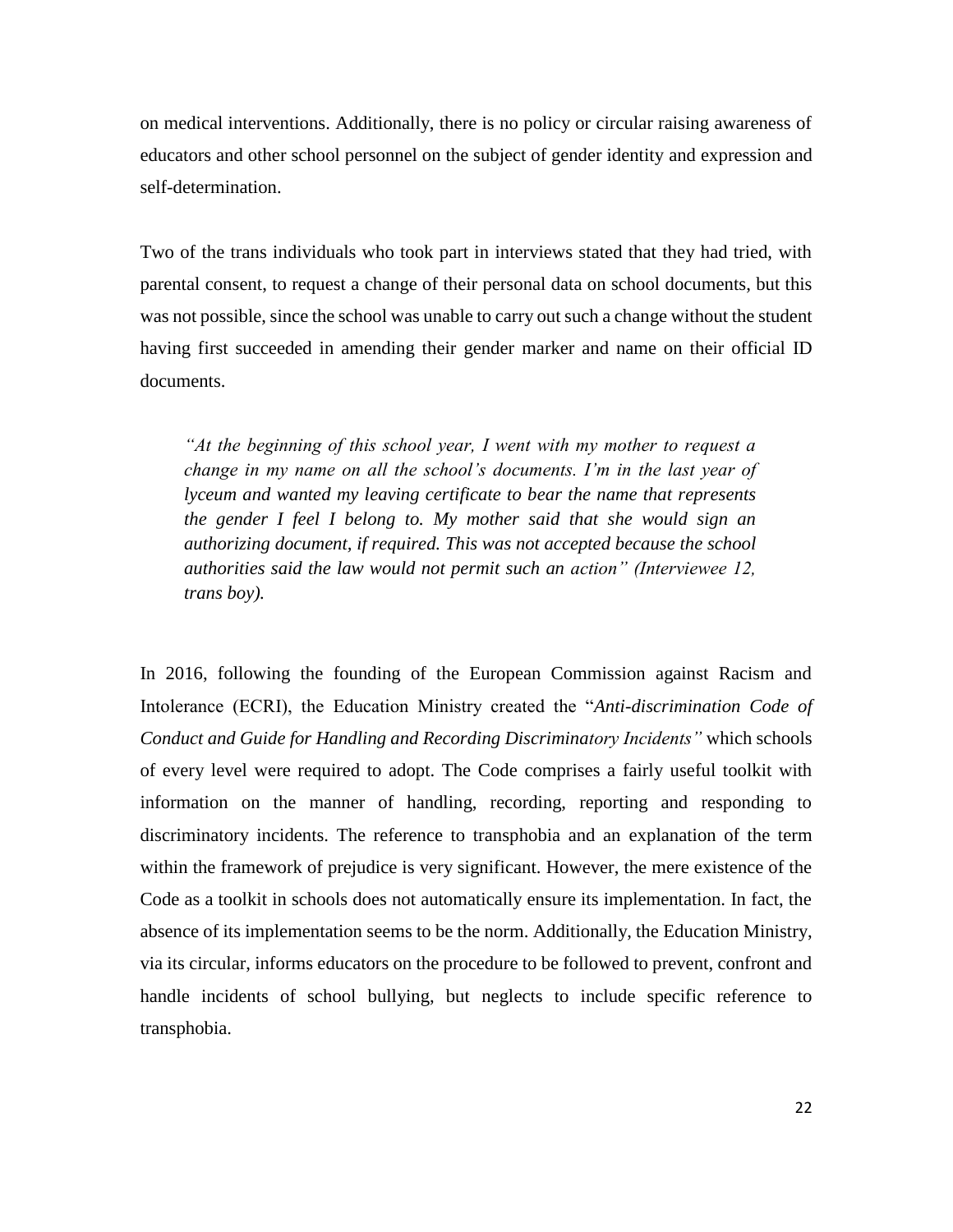One of the interviewees referred to a very serious incident of transphobic abuse against her during the past academic year, while she was in the third year of lyceum. She herself noted that the abuse, which included verbal abuse, ridicule and isolation, was not dealt with by the educators with the requisite attention, nor were any measures taken to deal with the behaviour of the perpetrators, or to inform the victim and her parents of the Education Ministry's provisions on the matter (hotline, School Violence Watchdog, antidiscriminatory policy of the Education Ministry). The reaction of the school and teachers was mostly advisory in nature, aiming to protect the student through limiting her selfexpression.

*"When the teachers heard that some of my fellow students were making fun of certain pictures I had posted on Facebook, by calling me gay, and making sexual comments, they told the students off, but the matter continued for many days. They did nothing more to stop it" (Interviewee 11, trans girl).*

It is clear that, despite the existence of advisory material on resolving discriminatory incidents, the problem lies in the use, or lack thereof, of said material at the school and educator levels. According to the Code, schools are called on to gather teams of educators to watch for incidents of discrimination. Within this framework, as aforementioned, transphobic incidents are included.

The majority of trans individuals who were interviewed stated that they don't consider school to be a safe environment. This is due in part because their preferred name and gender are not recognized, but also because variance in sexual orientation and gender identity and expression is considered an aberration.

*"I was different from childhood. I acted like a boy. I played boys' games. I dressed like a boy. This, however, became a problem when I went to school. Those were very stressful and sorrowful years […] What I remember from those years is my constant effort to suppress myself and to try not to think about it. To avoid thinking about being different and being in a body that did not represent me" (Interviewee 8, trans man).*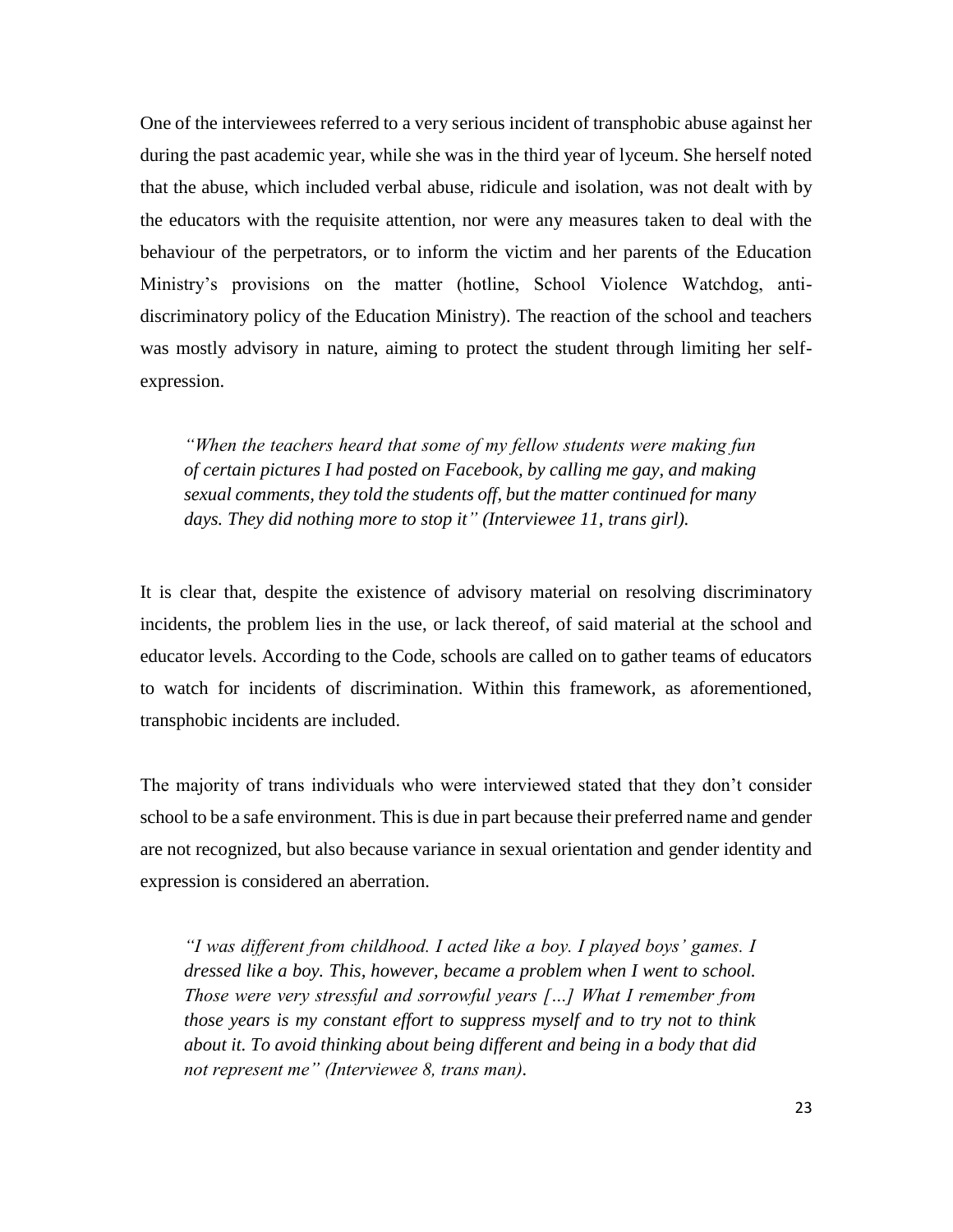A similar situation prevails with regard to the Education Ministry's Analytical Programme. Even though it makes general reference to respecting diversity, no specific mention of gender identity and expression is made in the Analytical Programme nor any other indicators defined for elementary and secondary education.

Looking more closely at the curriculum for Domestic Science–Physical Education, in which sexual and reproductive health matters are touched upon, no reference is made to gender identity and expression-related topics. The only time gender identity is mentioned is in the *"Teachers' manual for the 3rd Gymnasium – Family Planning and Reproductive Health*". 15

*"Through holistic sex education, the instructors of Domestic Science-Physical Education are called upon to promote respect for diversity and create a culture of tolerance around issues of sexual orientation and gender identity".*

There is no equivalent reference in the student manual, and therefore it falls upon each individual educator teaching the lesson to decide whether gender identity and gender expression is discussed.

On being interviewed, a team member for the Analytical Programmes regarding the Domestic Science-Physical Education class, confirmed the absence of any reference to gender identity and expression and transphobia in the class materials.

 $\overline{\phantom{a}}$ 

<sup>&</sup>lt;sup>15</sup> Retrieved from:

[http://www.schools.ac.cy/eyliko/mesi/themata/oikiaki\\_oikonomia/didaktika\\_encheiridia/odigos\\_ekp\\_c\\_gy](http://www.schools.ac.cy/eyliko/mesi/themata/oikiaki_oikonomia/didaktika_encheiridia/odigos_ekp_c_gymnasiou_oikog_prog_sexualiki_anaparagogiki_ygeia.pdf) [mnasiou\\_oikog\\_prog\\_sexualiki\\_anaparagogiki\\_ygeia.pdf](http://www.schools.ac.cy/eyliko/mesi/themata/oikiaki_oikonomia/didaktika_encheiridia/odigos_ekp_c_gymnasiou_oikog_prog_sexualiki_anaparagogiki_ygeia.pdf) (page 5)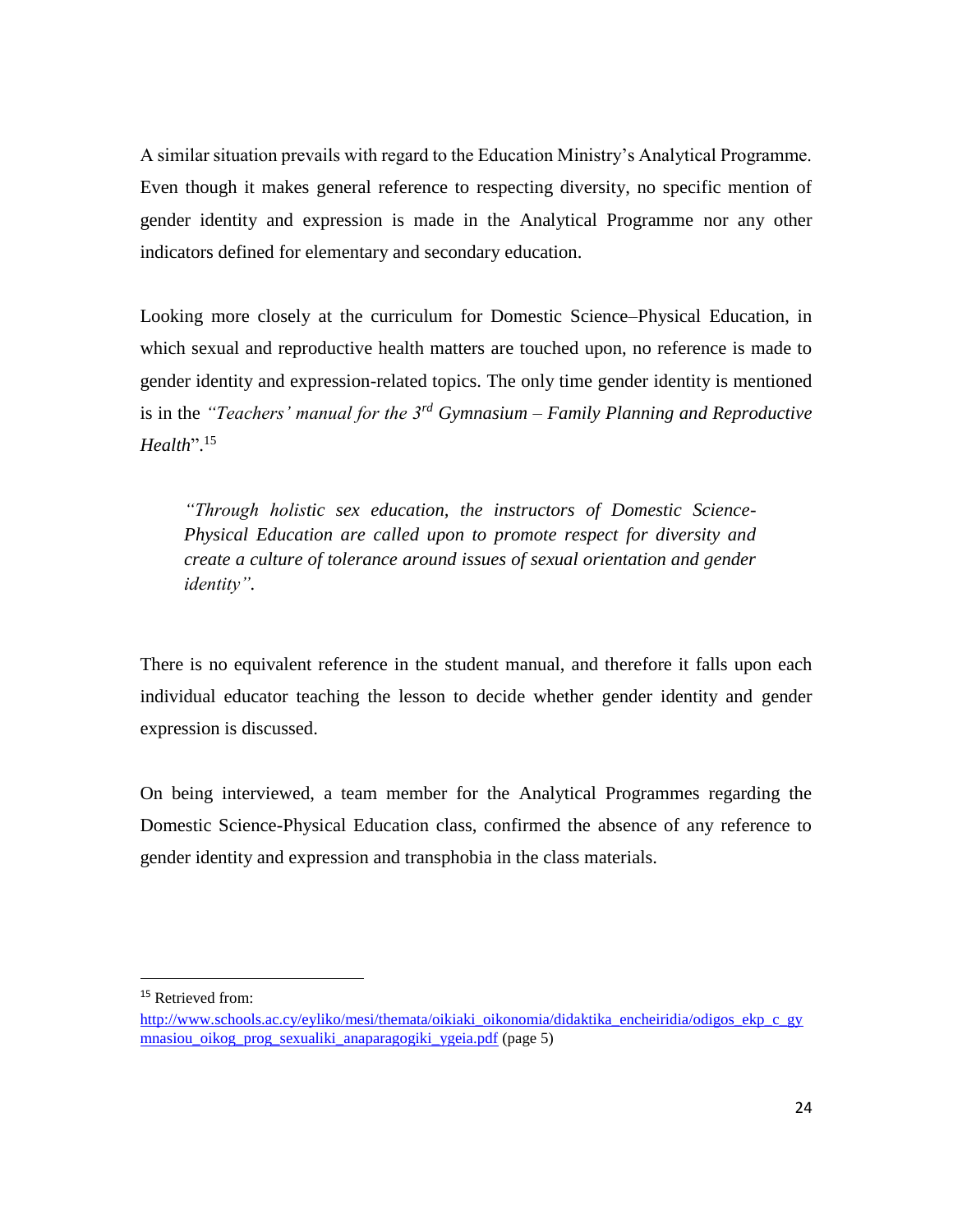# **Suggested Measures**

- 1. Train educators and school personnel on matters of gender identity and expression, with an emphasis on topics relevant to different student age groups. In this context, such training would need to enable educators to identify transphobic conduct, and to make them aware of the basic actions to be taken following such incidents.
- 2. Reform the syllabus for the Physical Education class, with additional reference made to gender identity and expression within the framework of human rights and tolerance. For this measure to occur, it would be necessary to review the Analytical Programmes, as well as the indicators for this subject.
- 3. Train school personnel in the use of the "*Anti-discrimination Code of Conduct and Guide for Handling and Recording Discriminatory Incidents"*, as well as the referral of transphobic incidents to the School Violence Watchdog. In relation to this, the Education Ministry must draw the attention of educators towards recording and dealing with incidents of transphobic violence, as well as more broadly informing parents and students on the topic.
- 4. Enact legislation forbidding discrimination on grounds of gender identity and expression in education.
- 5. Within the framework of much required, and as yet not secured, legal gender recognition in Cyprus, there must be provision to meet the needs of trans students regarding change of identity data in archives and school documents.

# **VII. Health and Trans-Specific Healthcare**

*"Member states should take appropriate legislative and other measures to ensure that the highest attainable standard of health can be effectively enjoyed without discrimination on grounds of sexual orientation or gender identity; in particular, they should take into account the specific needs of lesbian, gay, bisexual and trans persons in the development of national health plans, including suicide prevention measures, health surveys, medical*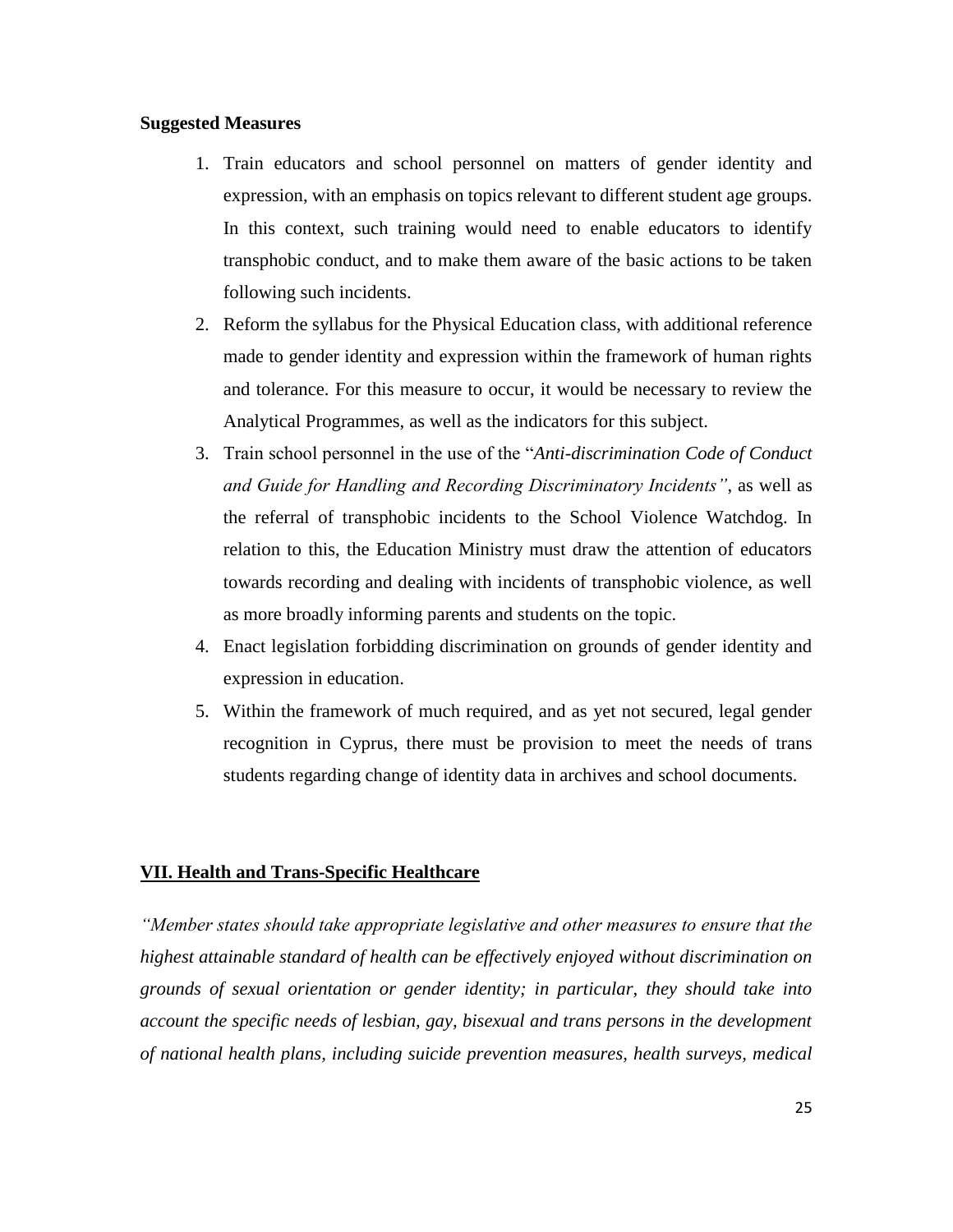*curricula, training courses and materials, and when monitoring and evaluating the quality of health-care services."*

*Member states should take appropriate measures to ensure that trans persons have effective access to appropriate gender reassignment services, including psychological, endocrinological and surgical expertise in the field of trans health care, without being subject to unreasonable requirements; no person should be subjected to gender reassignment procedures without his or her consent".*

Recognition of an individual's gender identity is, in accordance with the European Court of Human Rights, chiefly a matter of recognizing an individual's right to selfdetermination, as well as respect for his or her right to respect for private life.<sup>16</sup> The fact that in Cyprus currently legal gender recognition for trans individuals requires medical interventions, intensifies their victimization and violates their right to self-determination and their right to respect for private life.

Undergoing medical procedures in Cypriot public hospitals, as well as the additional administrative procedures that are necessary to secure legal gender recognition and changeover of names and gender markers in trans people's official identifying documents, typically take years to secure. The result of such a time-consuming process proves particularly burdensome to the individuals in question, a fact frequently referred to in interviews with Cypriot trans people:

*"When I returned from the procedure I underwent in London and returned immediately to change my documents … it took three years to change my papers" (Interviewee 3, trans woman).*

*"Unfortunately, procedures in Cyprus are very slow, especially at the hospital, and this makes my life very difficult. I'm not able to progress as I would have liked" (Interviewee 5, trans man).*

 $\overline{a}$ 

<sup>&</sup>lt;sup>16</sup> Tsiartas, A. (06/07/2017), Note-Legal Recognition of Gender Identity, File Number: AKP 24/2016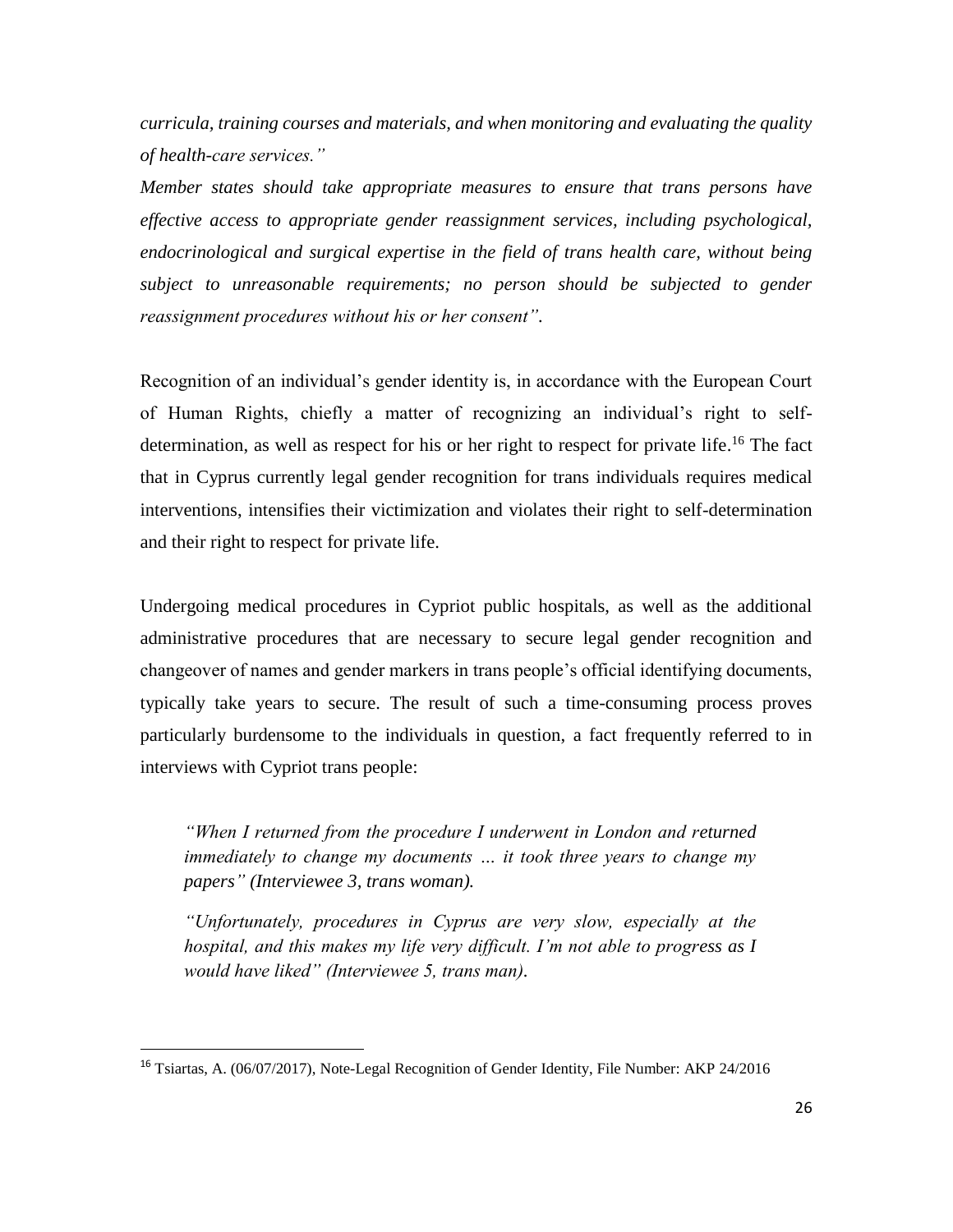Such procedures, in particular medical ones, assume an essential knowledge base of medical personnel to meet the unique needs and issues of trans individuals. The majority of trans-identified interviewees stated that such knowledge base was either totally absent or insufficient, and this was chiefly due to the failure of the state to appropriately train the relevant personnel.

"*I was quite disappointed by the psychiatrist I went to* (here, the interviewee is referring to visiting a psychiatrist to secure a gender dysphoria diagnosis) *as I found her uninformed about such matters. She is also younger than me, and yet didn't have a clue about LGBTI issues" (Interviewee 10, trans woman).*

This statement was confirmed by an endocrinologist from a state hospital who oversees the care of several trans individuals. He stated that any awareness on the part of local medical personnel regarding trans-related health care and procedures is derived purely from their own personal initiative, as well as their participation in trainings and conferences. There is no trans-specific guidance offered to health professionals by the Health Ministry or state hospitals, nor any training provided or referral to participate in related trainings. Any salient information is received from various scientific bodies to which they have access, and whose recommendations they follow in caring for and overseeing the care of transidentified individuals.

As regards the steps for a trans-identified individual to secure medical transition, the same endocrinologist stated that no official guidance existed in written form that would inform trans people and health professionals as to the best practices for caring for and providing medical transition-related treatments for trans people.

Such insufficient information provided to trans individuals, as well as the non-existent awareness-raising and training of medical personnel viz-a-viz trans-specific healthcare, is described in detail in the interview excerpt that follows: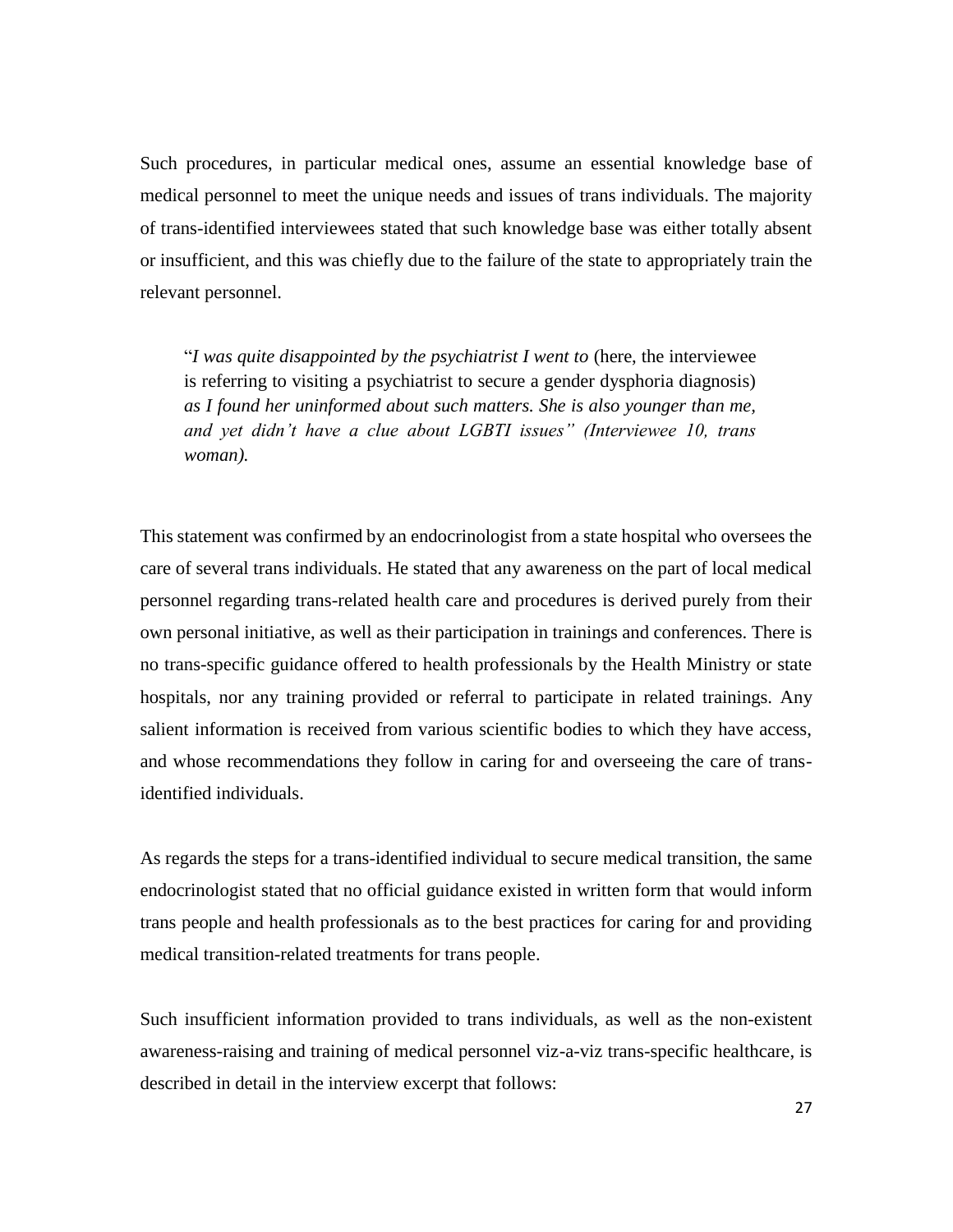*"I didn't know from where to start; I didn't have anyone then to tell me where to begin. One doctor advised me to go to church… Thereafter I went to an endocrinologist. They told me they couldn't take me on and could not undertake such a responsibility. They told me to wait a while longer. By this point, I had secured a report from a psychologist and psychiatrist, but they still wouldn't accept to see me. But this particular (endocrinologist) had also told a friend of mine that we were all perverts […] To get the result I wanted took me a year and a half of hormone treatment – possibly even two years – in order for the changes to be visible. And because the doctor was inexperienced, he hadn't had a similar case previously, he, too, was afraid to prescribe me a high dosage" (Interviewee 1, trans man).*

For these aforementioned reasons, the health practitioners taking on the cases of trans individuals who proceed to medical transition, are very limited in number.

Additionally, no training is offered to nursing staff by the Ministry of Health to meet the health needs of trans individuals, nor are the relevant stages of medical transition that are available to trans individuals offered in written format or displayed on the Ministry's website.

Furthermore, as mentioned by trans individuals who visit hospitals for their treatments, no trans-related updates or information is available in print form. Such an absence of relevant materials in print form conflicts with the Protection of the Rights of Patients Law of 2004  $(1(I)/2005)$ , which states the following provision:

*Sufficient information on health services, as well as how to best access them, must be made available to the public (10(1) Right to Information)*

Meanwhile, trans individuals in Cyprus desiring genital reconstruction are unable to undergo the relevant surgical procedures locally, as none of the island's practitioners have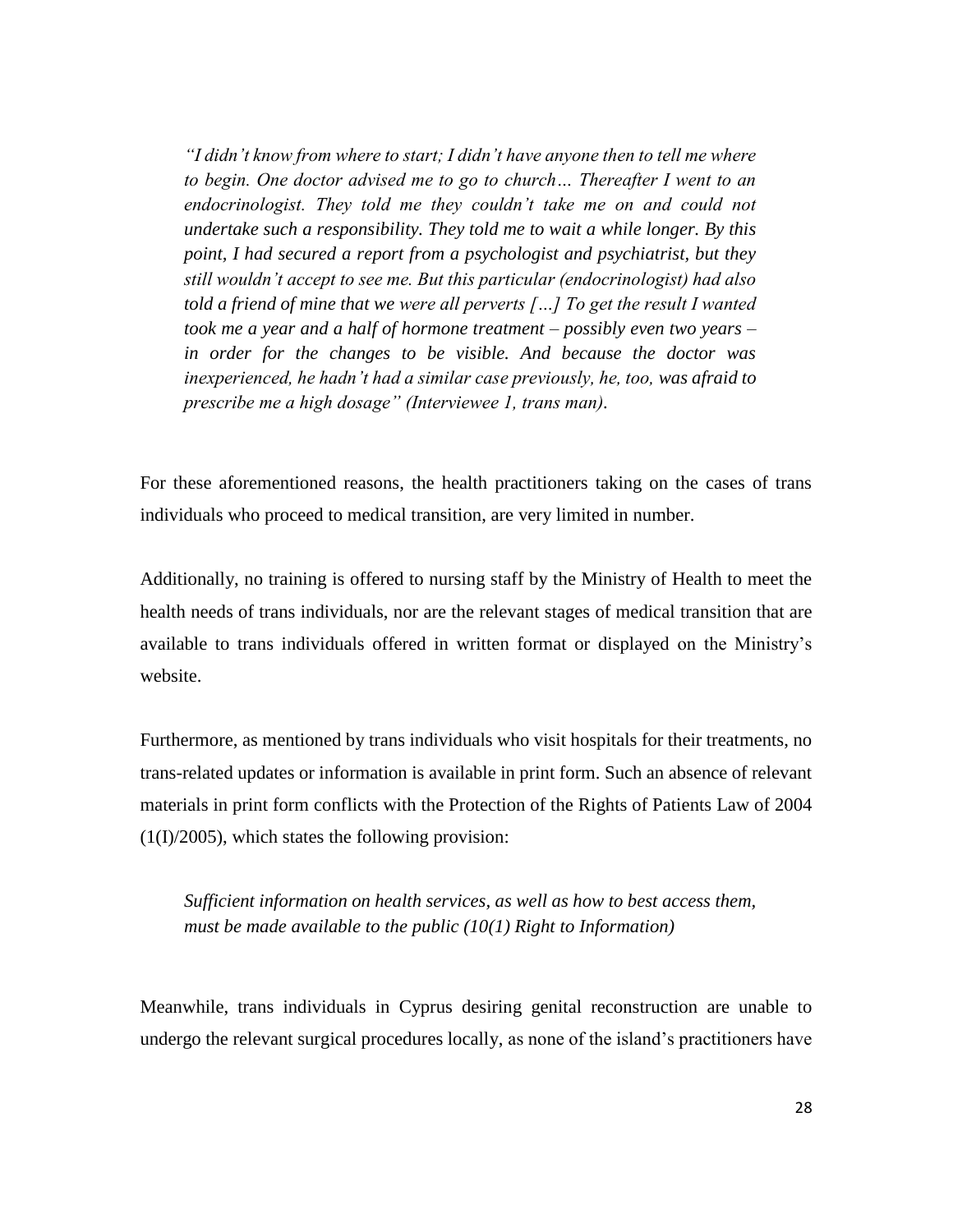the necessary expertise to perform such operations. This local skill gap notwithstanding, the Health Ministry does not cover the cost of having such interventions performed abroad.

During the course of medical transition, trans individuals must visit state hospitals frequently. The provision of relevant care is nevertheless based on the individuals' name and gender marker as they appear on identity documents, which were designated at birth, and which consequently puts them in a very difficult position in accessing health care. During the course of accessing such care, several trans individuals have encountered transphobic treatment, as they frequently have to explain the difference between the gender they present as and the one recorded on their official ID documents. Yet this problem is still not resolved by merely changing gender marker and name on official documents, as the law forbids any original data from being omitted in official records:<sup>17</sup>

*(c) To provide for the registration of change of name or surname, on the understanding that the total of name/surname shall not exceed two, taking into account also the original name*

# **Suggested measures**

 $\overline{\phantom{a}}$ 

1. Legal gender recognition must be accessible on the basis of self-determination and without mandatory medical interventions (surgery, hormone therapy, diagnosis of gender dysphoria).

<sup>&</sup>lt;sup>17</sup> Law abolishing the Laws regulating the issues of registration of births and deaths, registration of residents, registration of voters and preparation of the electoral roll, registration of citizens of democracy and at the same time introducing special provisions for the issuance of passports / travel documents and refugee identities for refugees. No. 141 (I) of 2002, as published in the Official Gazette of the Republic. No. 3626 [I] on 26 July 2002, Chapter 2, Part IV, Article 43.